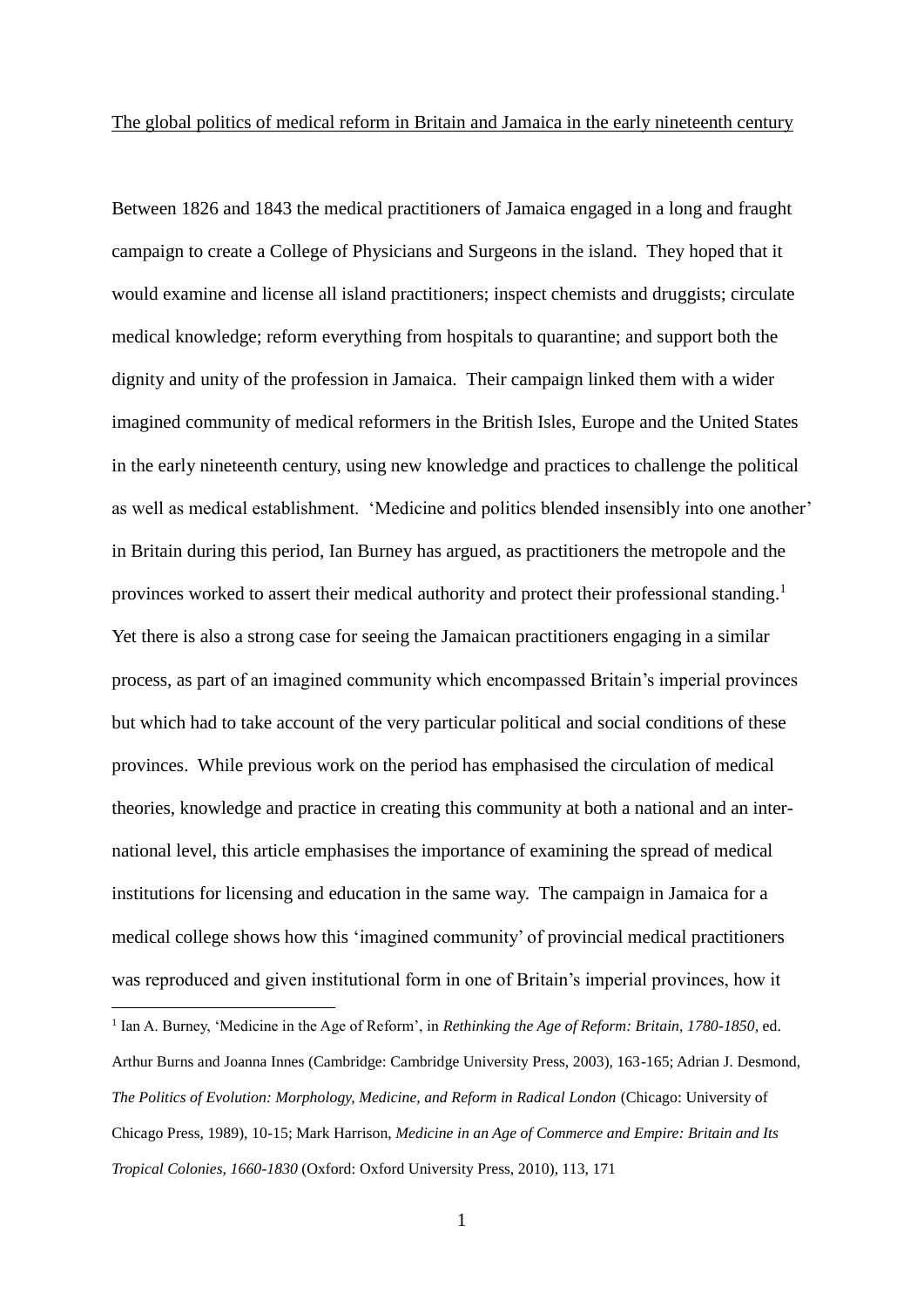was shaped by the interlocked experiences of domestic and colonial political and social reform, and its consequences for the development of medical practice within empire.

## **1. Context**

1

The early nineteenth century was a time of flux for the medical profession in Britain, Europe and the wider world. Thanks to the rise of comparative anatomy in centres such as Paris and Edinburgh and the growing body of experience from tropical and military medicine, the intellectual and scientific boundaries between medicine and surgery in Britain were breaking down.<sup>2</sup> The growing functional divisions of the profession into consultants, general practitioners, and druggists or chemists were a challenge to the legal boundaries between physicians, surgeons and apothecaries in England, and the various colleges or societies who trained and licensed them came under pressure from universities in Scotland and the United States, who contended that their medical diplomas should give their graduates a license to practice all three freely.<sup>3</sup> The Apothecaries Act of 1815 offered a moderate compromise by

<sup>3</sup> Loudon, *Medical Care*, 180-184; Charles Edward Newman, *The Evolution of Medical Education in the Nineteenth Century* (Oxford: Oxford University Press, 1957), 1-41, 82-112, 130-112; G. N. Sir Clark, A. M. Cooke, and Asa Briggs, *A History of the Royal College of Physicians of London*, 4 vols. (Oxford: Clarendon Press for the Royal College of Physicians, 1964-2005) vol. ii, 633-45; Zachary Cope, *The Royal College of Surgeons of England: A History* (London: Anthony Blond, 1959), 40-69 and below nn. 16, 67. For the rise of military and naval doctors, who were likewise trained in both physic and surgery, see Marcus Ackroyd et al., *Advancing with the Army: Medicine, the Professions, and Social Mobility in the British Isles, 1790-1850*

<sup>2</sup> Harrison, *Medicine*, 5-14, 113-200; Desmond, *Politics of Evolution*, 41-100; Burney, 'Medicine', 163-174; Irvine Loudon, *Medical Care and the General Practitioner 1750-1850* (Oxford: Clarendon Press, 1986), 13-28; David Cowen, 'Liberty, Laissez-Faire and Licensure in Nineteenth-Century Britain', *Bulletin of the History of Medicine* 43, no. 1 (1969): 30-40; Ivan Waddington, *The Medical Profession in the Industrial Revolution* (Dublin: Gill and Macmillan, 1984), 9-24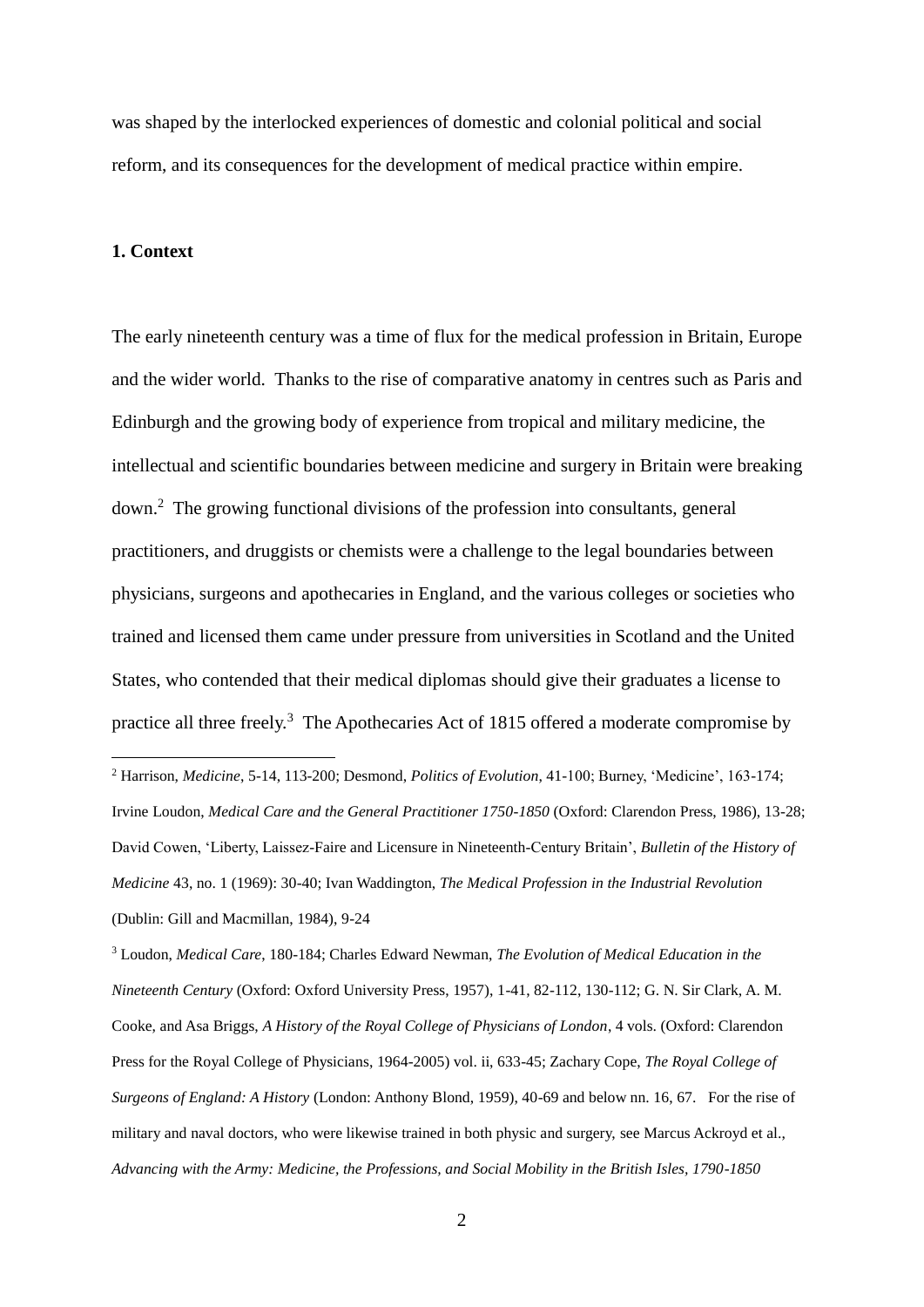allowing general practitioners to be licensed jointly as surgeons and apothecaries by their college and society respectively, while leaving their surgical and pharmaceutical training in the hands of private schools.<sup>4</sup> However, radicals such as Thomas Wakley used medical journals such as *The Lancet* to push for liberalising the royal colleges, the accreditation of provincial and private medical schools, and even the foundation of a new college for general practitioners that would teach medicine as 'one faculty' and then license them to practice, as described below in more detail. This was a direct attack on the medical establishment, as Ian Burney in particular has shown, with Wakley and others using new medical knowledge and new professional values to attack an entrenched hierarchy and to propose new models of licensing and regulation that recognised changing medical practice.

Echoes of these debates reverberated in provincial England, where, as Michael Brown has argued, medical societies and other medical institutions such as hospitals, asylums and boards of health were key factors in the emergence of an 'imagined community' of provincial medical practitioners.<sup>5</sup> By the early nineteenth century these were helping practitioners to

(Oxford: Oxford University Press, 2006), 108-146; Catherine Kelly, *War and the Militarization of British Army Medicine, 1793-1830* (London: Pickering & Chatto, 2011), 26-30, 127-151

1

<sup>4</sup> Waddington, *Medical Profession*, 29-34, 45-29, 54-75; Desmond, *Politics of Evolution*, 1-21, 101-151, 192- 222; Burney, 'Medicine', 163-171, 175-181 and idem. 'The Politics of Particularism: Medicalization and Medical Reform in Nineteenth-Century Britain', in *Medicine, Madness and Social History: Essays in Honour of Roy Porter*, ed. Roberta Bivins and John V. Pickstone (London: Palgrave Macmillan, 2007), 48-57; Loudon, *Medical Care*, 129-188, 279-181.

<sup>5</sup> Michael Brown, *Performing medicine: medical culture and identity in provincial England, c. 1760-1850* (Manchester: Manchester University Press, 2011), 83-217 and *idem*, 'Medicine, Reform and the 'End' of Charity in early nineteenth-century England', *English Historical Review* cxxiv, no. 511 (2009): 1353-1388. See also Loudon, *Medical Care*, 152-155, 174, 279-181. The concept of the 'imagined community' was of course first developed by Benedict Anderson and applied to the study of nations and national identity.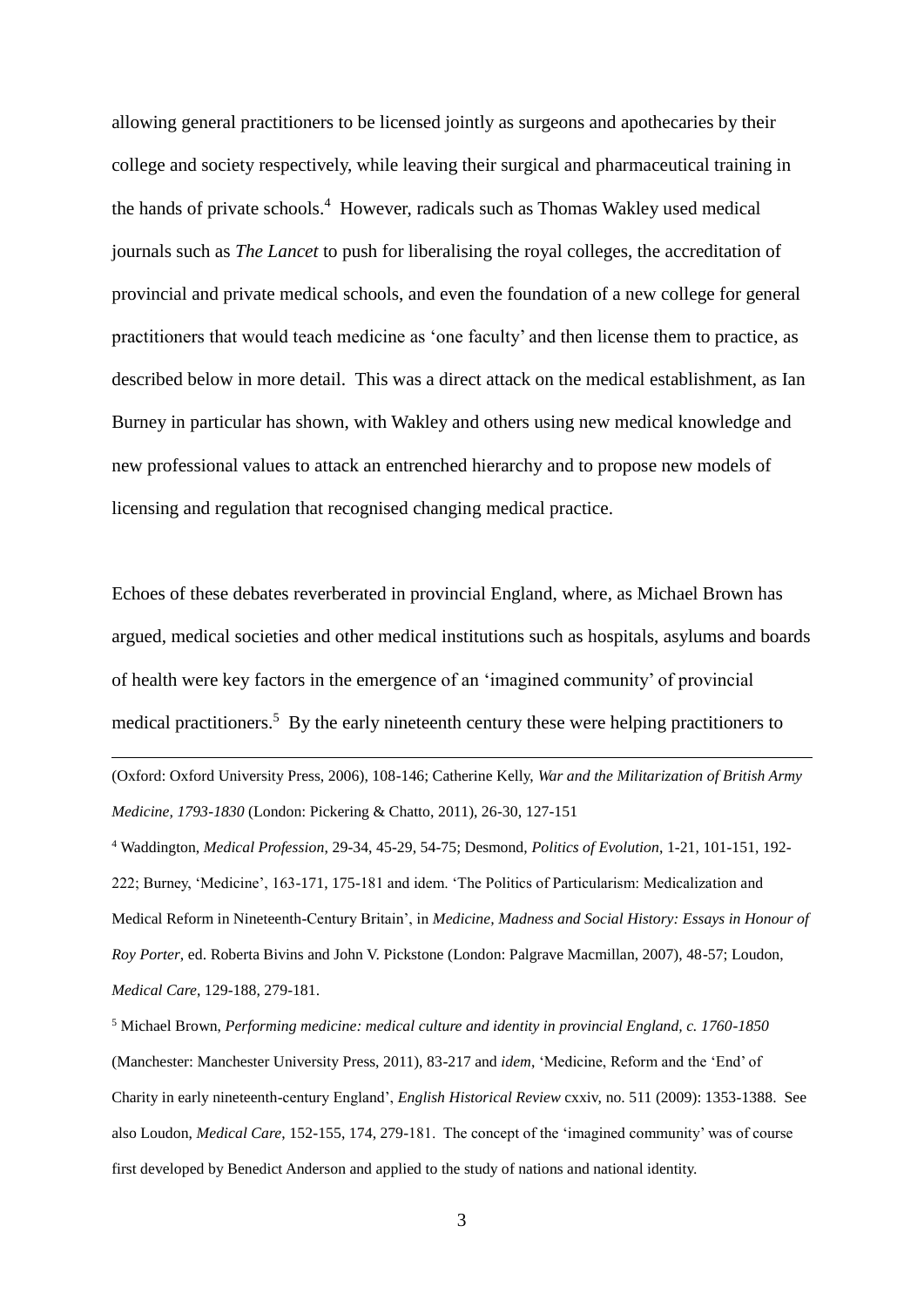develop and display new standards of conduct based on medical authority and scientific knowledge which demarcated their professional identity and emphasised their shared membership of this newly-constructed or –imagined medical 'profession'. The circulation of metropolitan and provincial medical journals was an important part of this process because they pulled all these groups into a wider conversation shaped, in the case of *The Lancet*, by what Brown has described as 'a medical campaign [located] within the established traditions of democratic political reform'.<sup>6</sup> This article will **show** that the campaign for a medical college in Jamaica suggests that similar processes were in train there, as well as in other imperial provinces such as the Cape of Good Hope, New South Wales and Upper and Lower Canada as the colonial governments experimented with medical licensing and practitioners formed medical societies and journals to lobby governments on issues such as licensing, medical care, public health and pharmaceutical regulation.<sup>7</sup> In the United States, state powers

<u>.</u>

<sup>7</sup> For colonial medical societies, see W. Nichol, 'The Medical Profession in New South Wales, 1788-1850', *Australian Economic History Review* 24, no. 2 (1984): 120-126, 129-131; Edmund H. Burrows, *A History of Medicine in South Africa up to the End of the Nineteenth Century* (Cape Town; Amsterdam: A. A. Balkema, 1958), 90-91, 130-131; Harriet Deacon, 'Cape Town and 'Country' Doctors in the Cape Colony During the First Half of the Nineteenth Century', *Social History of Medicine* 10, no. 1 (1997): 45-51. For licensing, see Burrows, *Medicine in South Africa*, 72-93; Harriet Deacon, 'Medical Gentlemen and the Process of Professionalisation before 1860', in *The Cape Doctor in the Nineteenth Century: A Social History*, ed. Harriet Deacon, Howard Phillips, and Elizabeth van Heyningen (Amsterdam; New York: Brill, 2004), 85-89; ''Country' Doctors', 35-45; Rainer Baehre, 'The Medical Profession in Upper Canada Reconsidered: Politics, Medical Reform and Law in a Colonial Society', *Canadian Bulletin of Medical History* 12, no. 1 (1995): 102-108; William Canniff, *The Medical Profession in Upper Canada, 1783-1850* (Toronto: W. Briggs, 1894), 16-190;

<sup>6</sup> Irvine Loudon and J Loudon, 'Medicine, Politics and the Medical Periodical, 1800-50', in *Medical Journals and Medical Knowledge: Historical Essays*, ed. S Lock and R Porter (London: Routledge, 1992), 49-66; Michael Brown, ''Bats, rats and barristers': *The Lancet*, libel and the radical stylistics of early nineteenthcentury English medicine', *Social History* 39 (2014), 182-209. Quotation on p. 183.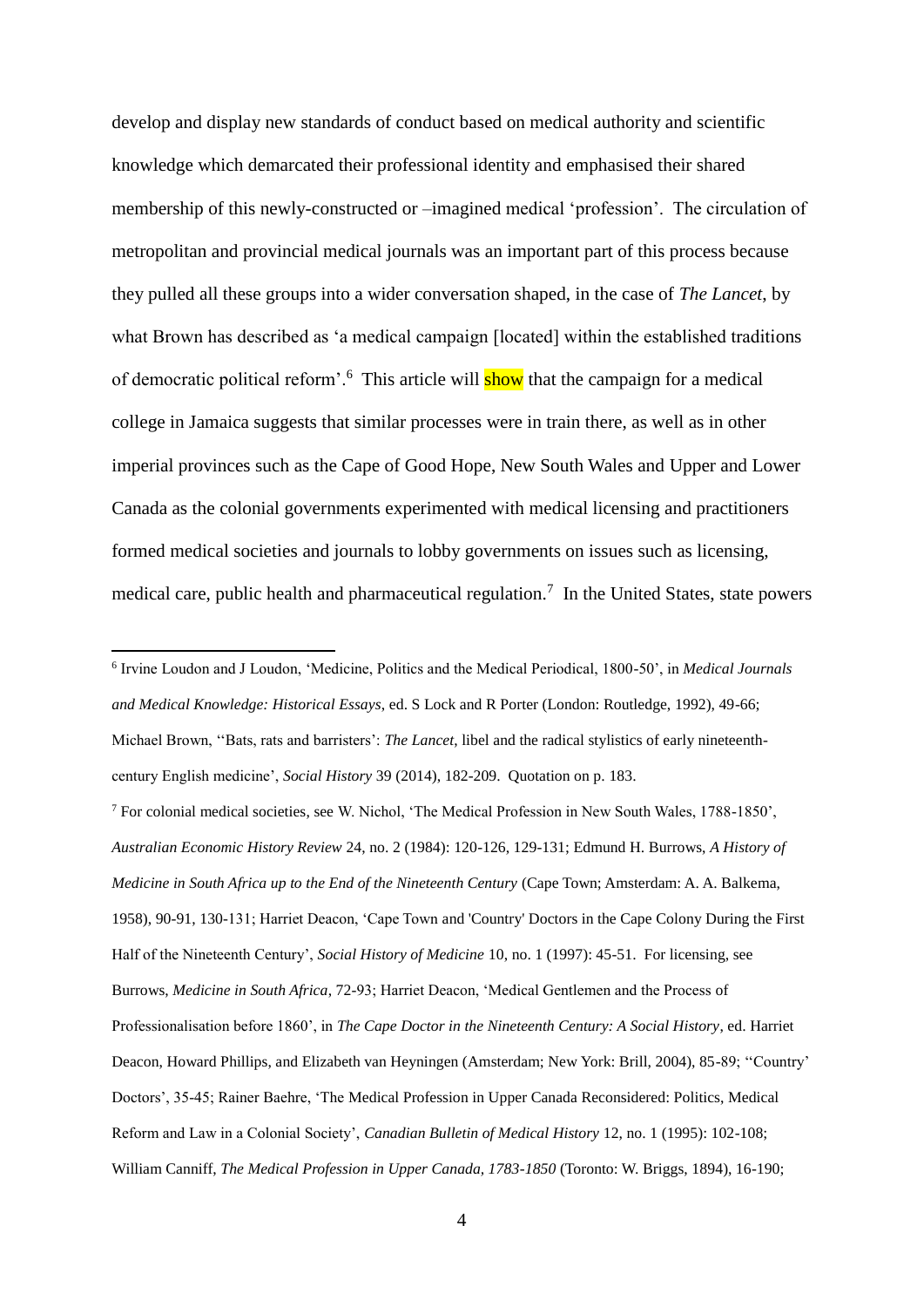to license practitioners were weak, so local medical societies offered accreditation, respectability and authority to doctors in a competitive medical marketplace.<sup>8</sup> The early nineteenth century was therefore marked by a search for a model of medical licensing and training which could accommodate the new medical practices and communities. In this search, the conflict was not so much between Britain and the colonial periphery as between the medical establishment in London, on the one hand, and the increasingly firmly-imagined medical communities of provincial England, of Scotland and Ireland, and of the British Empire, on the other, who were beginning to find common points of opposition towards this medical establishment.

The construction of an imperial medical profession was complicated however in Jamaica and the British West Indies by the parallel process of wholesale social reform which required the entire system of medicine to be reconstructed as the islands transitioned from a slave to a free society. As Catherine Hall, Thomas Holt, Gad Heuman and others have argued, this process was intended to incorporate freed people of colour into colonial society, albeit as subordinates of whites, a process which required these societies to reassess how public necessities such as religion, prisons, education and medical care were to be provided to former slaves.<sup>9</sup> Planters

1

<sup>8</sup> Paul Starr, *The Social Transformation of American Medicine* (New York: Basic, 1982), 44-59; William G. Rothstein, *American Physicians in the Nineteenth Century: From Sects to Science* (London: Johns Hopkins University Press, 1972), 63-84, 101-121; Joseph F. Kett, *The Formation of the American Medical Profession: The Role of Institutions, 1780-1860* (New Haven, CT: Yale University Press, 1968), 12-96

<sup>9</sup> Catherine Hall, *Civilising subjects: metropole and colony in the English imagination, 1830-1867* (Chicago, IL: University of Chicago Press, 2002); Thomas Holt, *The problem of freedom: race, labor and politics in Jamaica and Britain, 1832-1938* (Baltimore, MD: Johns Hopkins University Press); Gad Heuman, *Between black and* 

Barbara Tunis, 'Medical Education and Medical Licensing in Lower Canada: Demographic Factors, Conflict and Social Change', *Histoire Sociale/Social History* 14, no. 27 (1981): 67-91.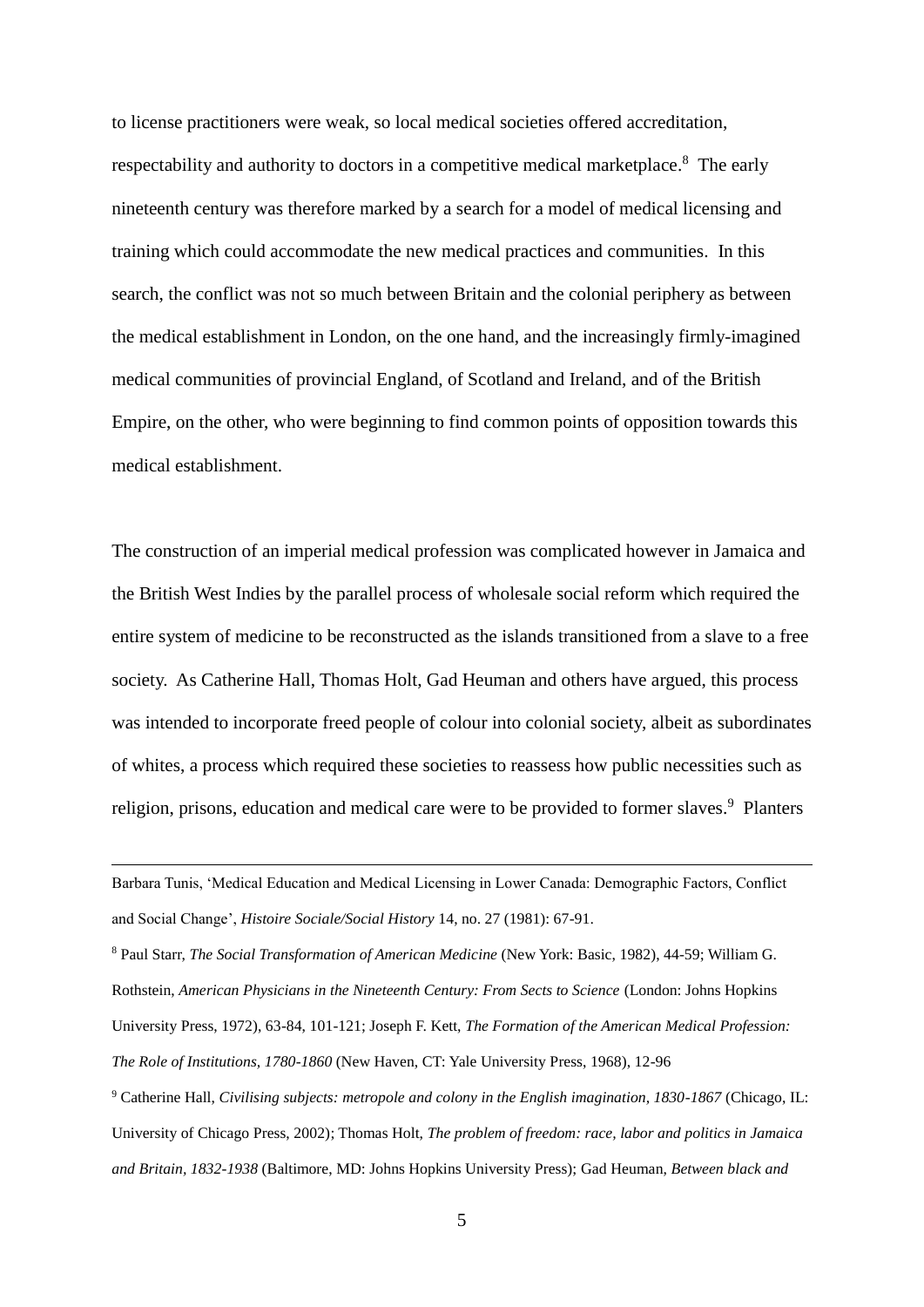had formerly made their own arrangements for the medical care of their slaves, and in the 1820s the imperial government had attempted to establish a minimum standard for care for slaves which included the provision of medical care.<sup>10</sup> This offered profitable opportunities to the two hundred regular practitioners in the island in the 1820s and 1830s, and even after the act of emancipation in 1834, the decision to tie former slaves to their estates in a form of indenture known as 'apprenticeship' provided a degree of continuity.<sup>11</sup> However, when this was abandoned in 1838 and former slaves were permitted to move into the workforce as free labourers, this created serious financial challenges for doctors. Rural practitioners lost their regular stipends for attending plantations. Even urban practitioners, who could combine private practice with medical posts at hospitals, dispensaries, workhouse and gaols, faced competition from chemists, druggists and 'irregular' practitioners, including large numbers of obeah-men or spiritual healers offering African-derived remedies which the former slaves

*white: race, politics and the free coloreds in Jamaica, 1792-1865* (Westport, CT: Greenwood Press, 1981); Swithin Wilmot, 'Political Developments in Jamaica in the Post-Emancipation Period, 1838-1854' (Unpublished DPhil thesis, University of Oxford, 1977). For social care, see Wilmot, 'Political Developments', 124-260; M.K. Bacchus, *Utilisation, misuse and development of human resources in the early West Indian colonies* (Waterloo, ON: Wilfrid Laurier University Press, 1990), 117-391; Diana Paton, *No bond but the law: punishment, race and gender in Jamaican state formation, 1780-1870* (Durham, NC: Duke University Press, 2004) pp. 53-190.

1

<sup>10</sup> Richard B. Sheridan, *Doctors and Slaves: A Medical and Demographic History of Slavery in the British West Indies, 1680-1834* (Cambridge: Cambridge University Press, 1985), 42-46, 269-291, 295-318; B.W. Higman, *Slave Population and Economy in Jamaica, 1807-1834* (Cambridge: Cambridge University Press, 1976), 128- 138, 261, 272

<sup>11</sup> D. J. Murray, *The West Indies and the Development of Colonial Government, 1801-1834* (Oxford: Clarendon Press, 1965), 127-165; Christer Petley, *Slaveholders in Jamaica: Colonial Society and Culture During the Era of Abolition* (London: Pickering & Chatto, 2009), 85-96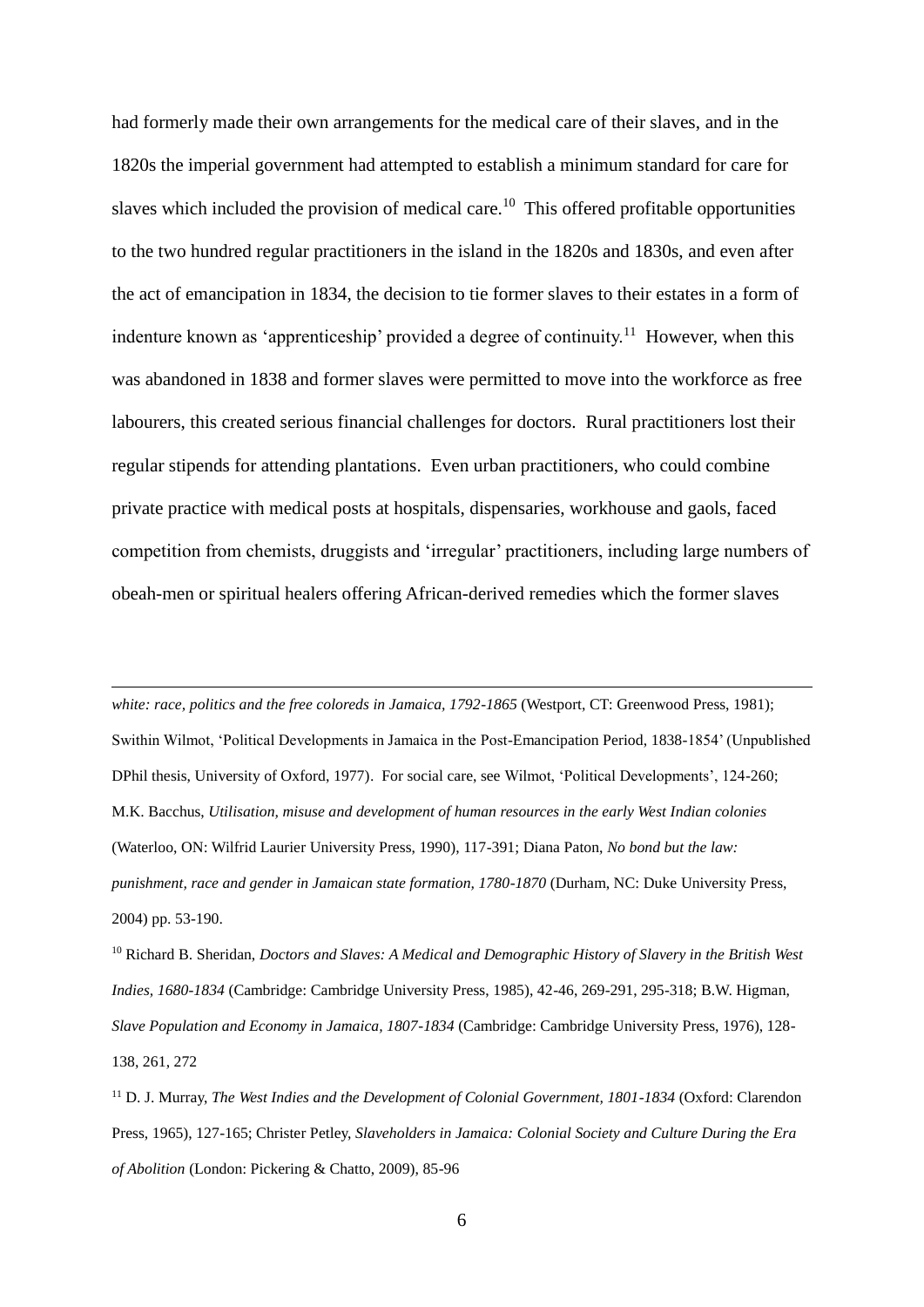often preferred.<sup>12</sup> Since licensing was virtually unknown in the West Indies, with the exceptions noted below, practitioners in Jamaica worried that there was no way for them to uphold new standards of care or to regulate the profession in the island at a time of rising competition and falling fees.<sup>13</sup> The efforts to establish a medical college in Jamaica therefore occurred at the intersection of the movement for medical reform in Britain and social reform in Jamaica, and were shaped by this tension.

This study of how this demand was met in Jamaica with the prolonged attempts to form a medical college therefore sheds light on both the colonial and institutional dimensions of medical reform in Britain and the British Empire during this period, and fleshes out a growing scholarship on medicine and society in the West Indies during an important moment of transition. Broader studies of medical practices in Jamaica and the region by Richard Sheridan, Nadine Wilkins and B.W. Higman have all commented in passing on the grand ambitions of the college, but they have not placed it in its political context.<sup>14</sup> Jamaica has however been an important site for studies of imprisonment, insanity, epidemic disease and forensic which have shown how British medical practices were translated into a colonial

<sup>12</sup> Sheridan, *Doctors and Slaves*, 46, 72-97, 269, 336-267; Higman, *Jamaica*, 261-264, 266-269; Nadine Joy Wilkins, 'Doctors and Ex-Slaves in Jamaica, 1834-1850', *Jamaican Historical Review* 17(1991): 22-25; Pratik Chakrabarti, *Materials and Medicine: Trade, Conquest and Therapeutics in the Eighteenth Century* (Manchester: Manchester University Press, 2010), 53-76. For comparable issues in British Guiana, see Juanita de Barros, ''Setting Things Right': Medicine and Magic in British Guiana, 1803-38', *Slavery & Abolition* 25, no. 1 (2004): 28-50; 'Dispensers, *Obeah* and Quackery: Medical Rivalries in Post-Slavery British Guiana', *Social History of Medicine* 20, no. 2 (2007): 243-261.

<sup>13</sup> Sheridan, *Doctors and Slaves*, 48-50.

<sup>14</sup> Ibid., 50-52; Higman, *Jamaica*, 264-265; Wilkins, 'Doctors and Ex-Slaves', 25-26.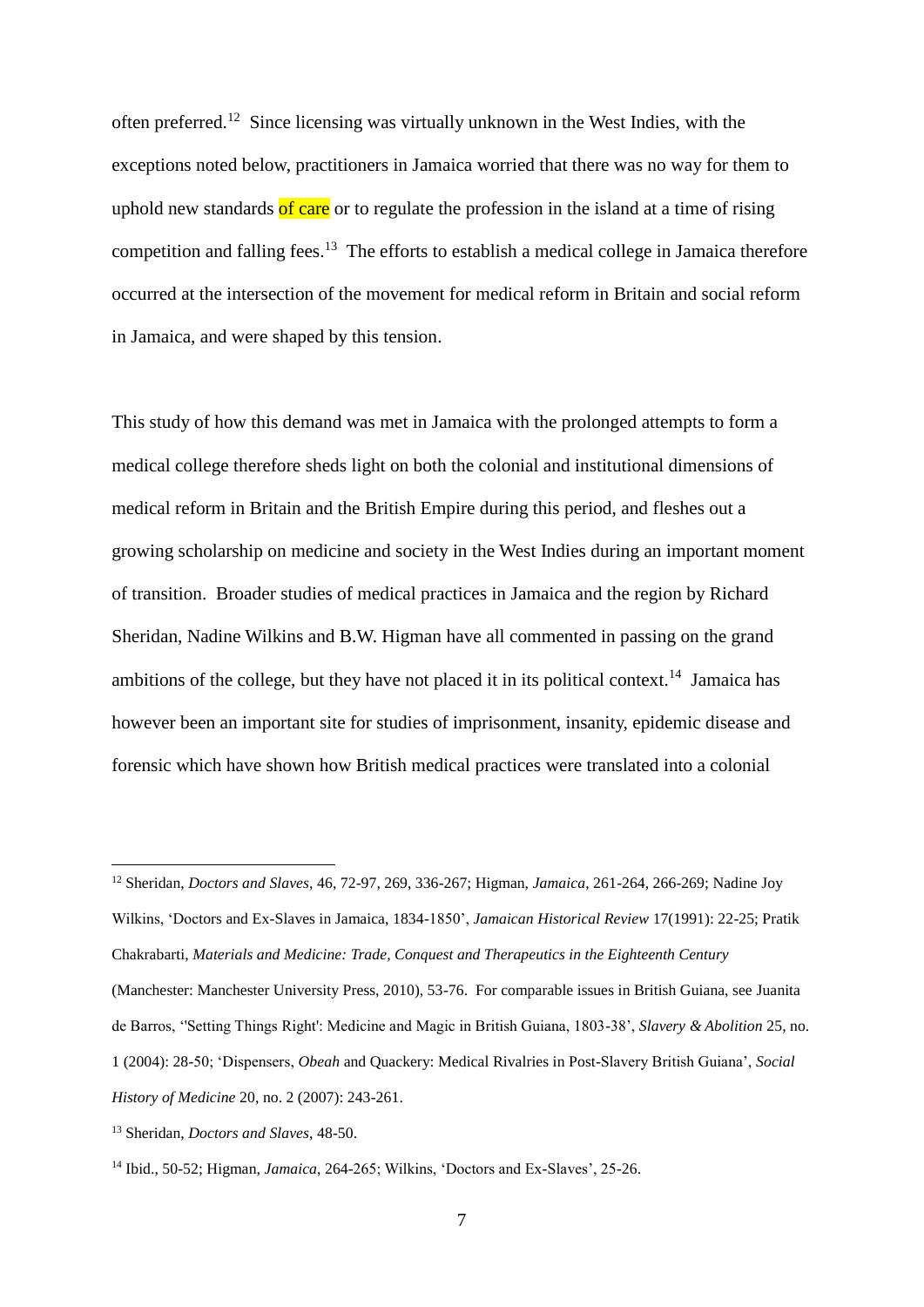idiom.<sup>15</sup> They have emphasised in particular how key institutions such as the workhouse, prison and asylum were adapted to meet the needs of planters for mechanisms to control former slaves socially and economically by criminalising and pathologising their survival strategies such as vagrancy and mobility. The history of the medical college in Jamaica extends this narrative by showing how issues of colonial medical licensing and education became enmeshed in this process, and then fed back into metropolitan debates, since by claiming membership of this 'imagined community' of provincial medical reformers, the Jamaican practitioners invited obstruction from their metropolitan opponents. Two main phases can be identified. Between 1826 and 1835 supporters in Jamaica demanded and eventually obtained their ambitions plans for a medical college. Then between 1835 and 1843 they faced a backlash from opponents in Britain and Jamaica which cut down their plans into an institution that met both imperial and colonial needs. Ultimately this article therefore reveals the global scale of debates over medical reform in Britain in the early nineteenth century and the imbrication of imperial and colonial demands for such reform.

## **2. The First Phase: 1826-35**

1

The initial proposals bore the stamp of radical British medical opinions but were calculated primarily for urban practitioners, who were less affected by emancipation. They tended to identify with the moderate planters and professionals in towns such as Kingston who were

<sup>15</sup> Paton, *No Bond but the Law*; Leonard D. Smith, *Insanity, Race and Colonialism: Managing Mental Disorder in the Post-Emancipation British Caribbean, 1838-1914* (Basingstoke: Palgrave Macmillan, 2014), 20-24, 29- 47; Christienna D. Fryar, 'The Moral Politics of Cholera in Postemancipation Jamaica', *Slavery & Abolition* 34 (2013): 598-618; and below n. [101;](#page-35-0) Margaret Jones, 'The most cruel and revolting crimes: the treatment of the mentally ill in mid-nineteenth century Jamaica', *Journal of Caribbean History* 42 (2008), 290-309; Aaron Graham, 'Politics, persuasion and public health in Jamaica, 1800-1850', *History* 104 (2019), 63-82.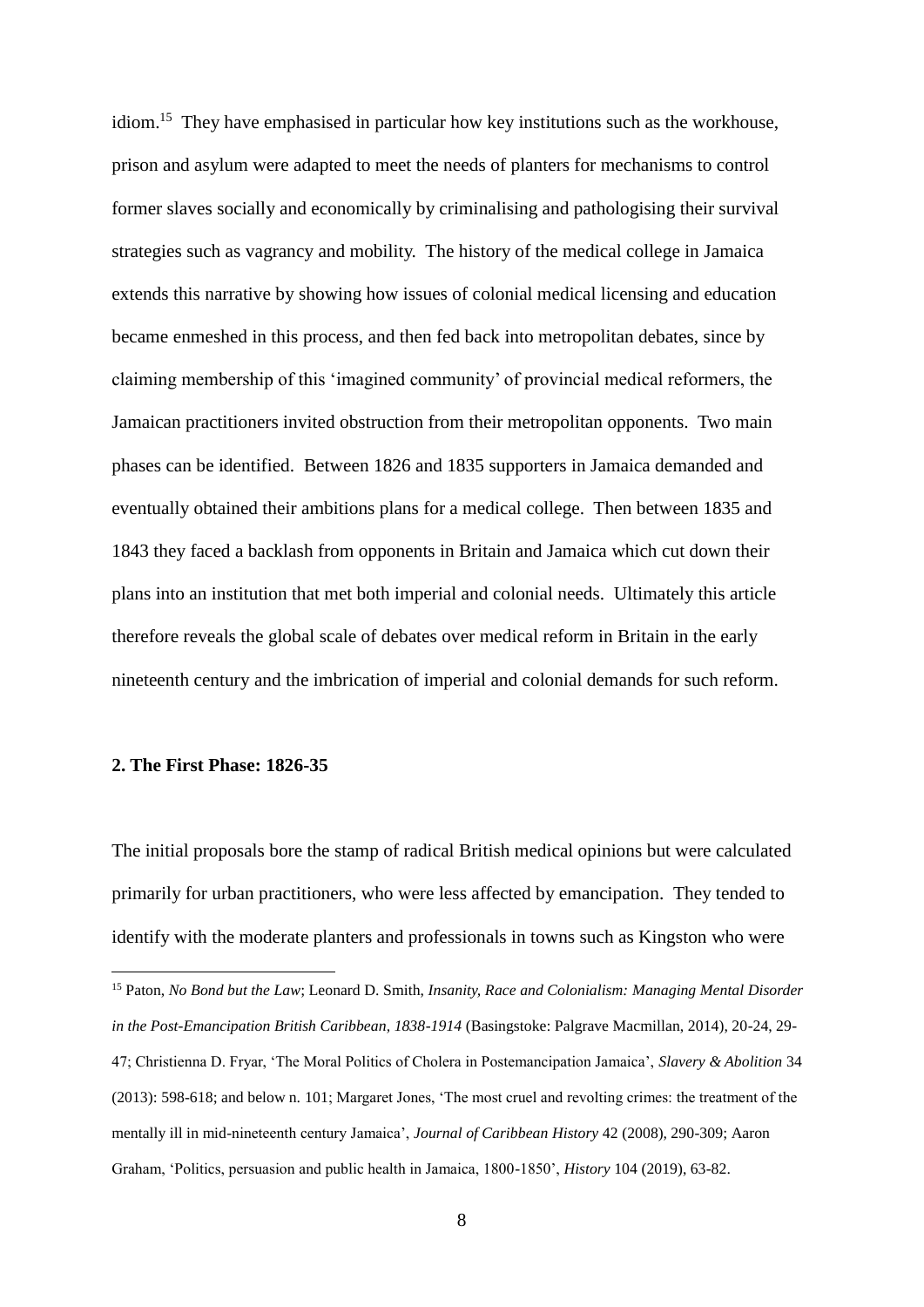supporters of the 'Town' or 'Liberal' party in the colonial assembly, and had reluctantly accepted by 1830 the need to concede civil rights to free people of colour and to begin to move towards emancipation.<sup>16</sup> The first edition of the *Jamaica Physical Journal*, for instance, published by one of the supporters of the college, argued that it had been founded 'on the most liberal principles'.<sup>17</sup> They were opposed by rural practitioners, who made up at least two-thirds of the profession in the island according to a survey carried out by the college in 1833 and were generally allied with the 'planter' or 'country' party in the assembly, who were most concerned to resist emancipation. Both feared that the college would be a vehicle for liberal urban medical interests that would tear down social and racial hierarchies by enabling people of colour to qualify as medical practitioners and minister on the same terms as whites. Conflict was therefore inevitable, between two groups of practitioners who had divergent professional and social interests within a fractured medical community. 'It was not in the remotest degree probable that a charter, embodying only the names of a few individuals about Spanish Town and Kingston', one opponent explained in the *Jamaica Courant*, '… could ever have ensured the cooperation of the respectable district practitioners', especially in a measure calculated to place them under the thumb of urban reformers threatening their livelihoods.<sup>18</sup> The first phase was therefore a clash in which the imagined community of medical practitioners in Jamaica fractured as reformers increasingly saw themselves, through

<sup>16</sup> For the parties in Jamaica, see Holt, *Problem of freedom*, 219-63, 443-52; Heuman, *Black and white*, 83-152. <sup>17</sup> *Jamaica Physical Journal*, January 1834, 'Editorial', p. 46. Due to the inconsistent and confusing nature of volume and issue numbering for the *Journal*, references are given by date and title only. A complete run of issues is held at the Wellcome Library, London.

<sup>18</sup> *Jamaica Courant*, 14 October 1830, 'A few thoughts concerning the establishment of a College of Physicians and Surgeons in Jamaica [by A British Graduate]'.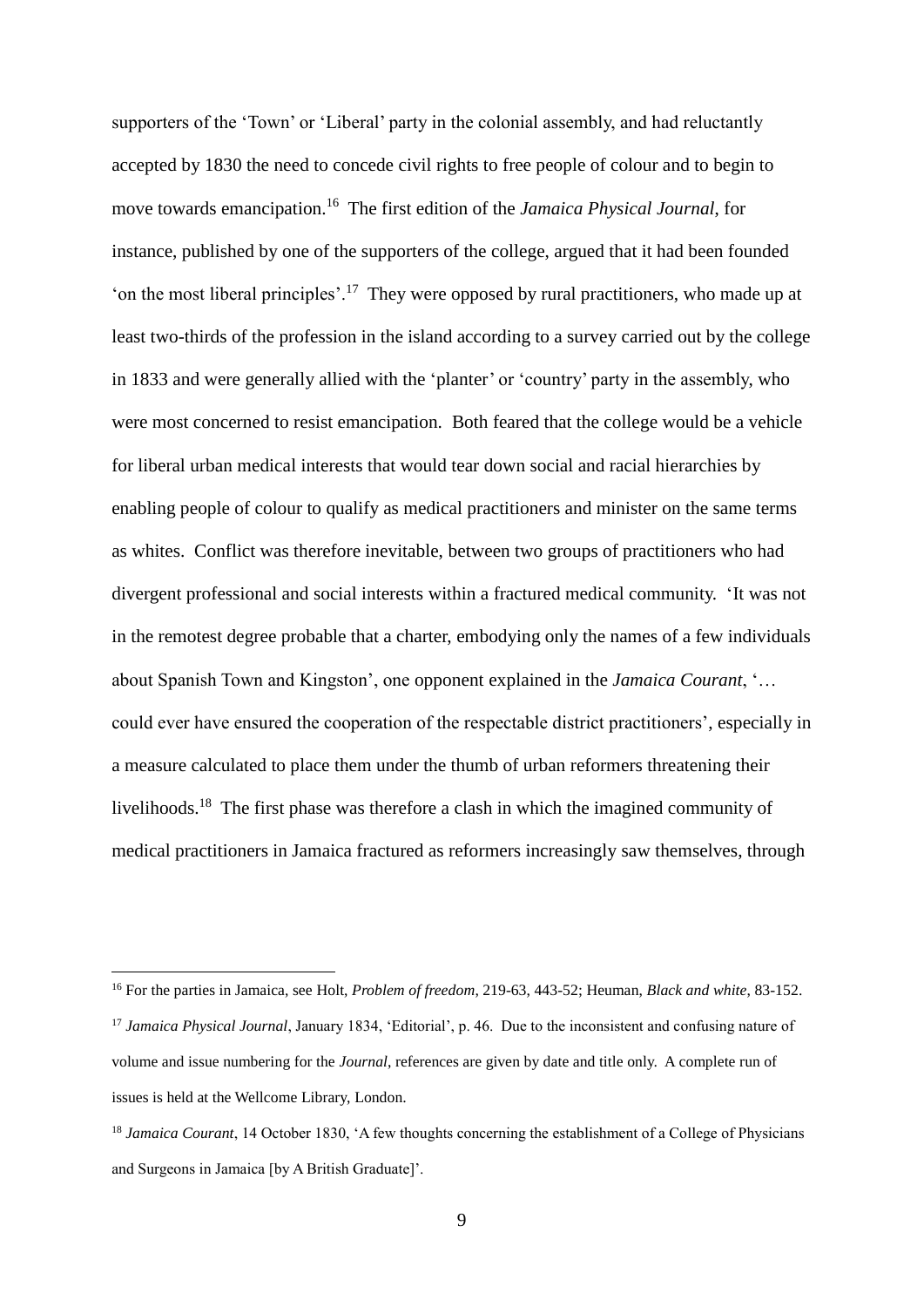the mechanism of the medical college, as part of the diverse and vocal imagined community of medical reformers then active in London and the English provinces.<sup>19</sup>

For instance, although some form of medical licensing was a necessity, the decision made by reformers in Jamaica to establish a college reflected the example provided by Wakley and other reformers to seek certification outside the established medical establishment. Other British colonies generally settled on a mixture of a government medical board for licensing practitioners and a medical society to represent their interests. 'Such unauthorised societies have been always of very short duration and their assumed power would not be respected', one Jamaican partisan noted in 1830 though, referring to a medical society set up in July 1794 during an outbreak of yellow fever.<sup>20</sup> This had met several times over the next five years but then fell into disuse.<sup>21</sup> A formal college offered more stability than a society, and more freedom than a medical board under the control of the imperial government. Also important was a powerful sense amongst even liberal practitioners of their own importance, and that a medical college was necessary if the island were also to promote medical research and education. 'There are many men of talent and professional acquirements in this island, and …a wide field for scientific observation', the *Jamaica Physical Journal* noted in its first

<sup>&</sup>lt;sup>19</sup> Of necessity this article only examines one part of the process by which the imagined community of medical reformers in Jamaica constructed its identity, and more work is necessary to reveal its full dimensions. For an outline, see above nn. 12, 14.

<sup>20</sup> L.L.L., *Letters on the necessity of establishing a college of physicians and surgeons in Jamaica, addressed to the editor of the Kingston Chronicle, and originally published in that paper, with additional notes and observations* [hereafter *Letters*] (Kingston, 1830) p. 54. The sole copy can be found in the Bodleian Library, Oxford, as G.Pamph. 2666 (1).

<sup>21</sup> *Royal Gazette* [of Jamaica], 12-17 July 1794, 'Editorial'; 26 July – 2 August 1794, 'Postscript'; 16-23 August 1794, 'Editorial'; 23-28 August 1794, 'The following Resolution'.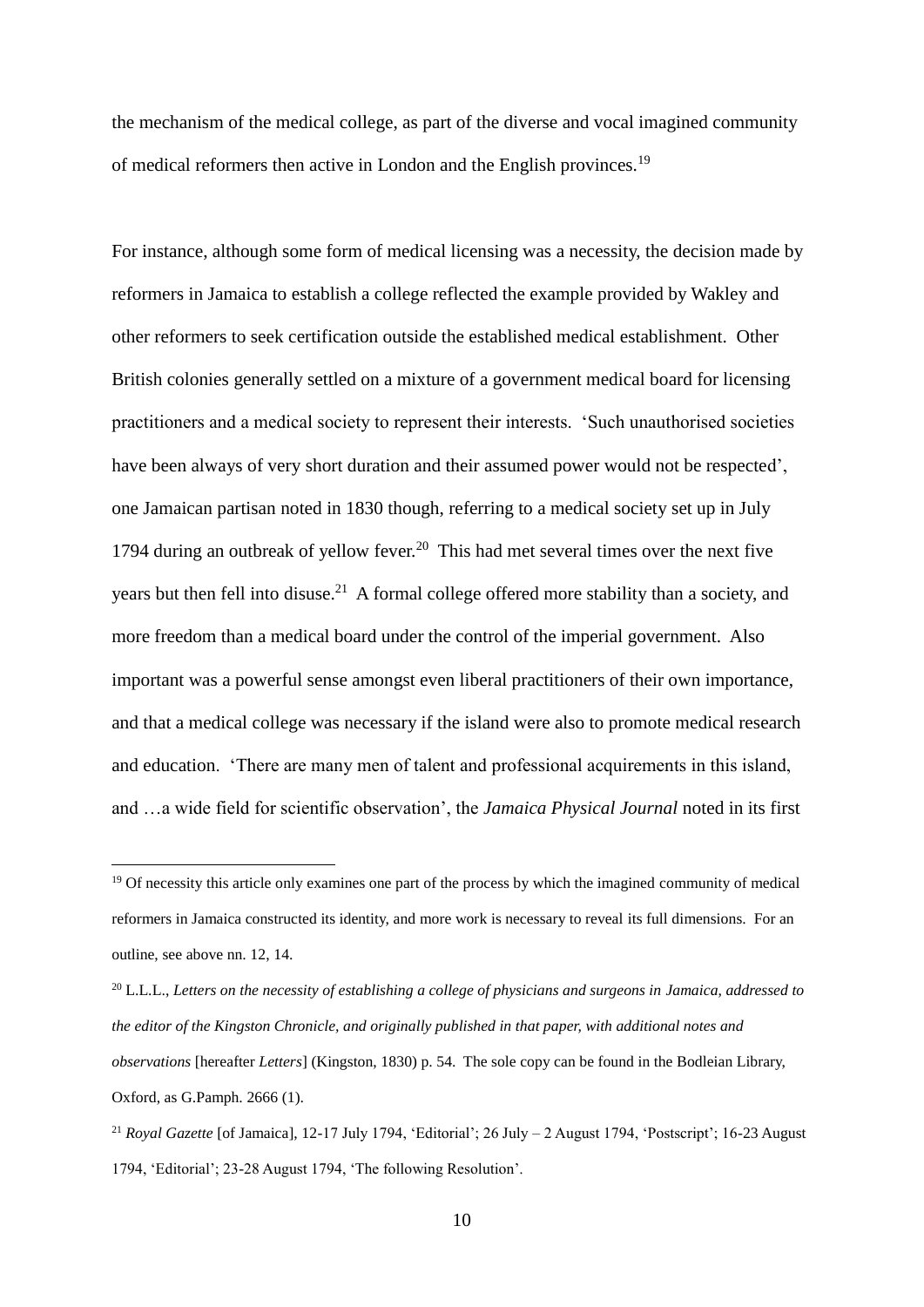editorial in January 1834, and it singled out Dr Nathaniel Bancroft, a Fellow of the Royal College of Physicians and the chief medical officer at the military and public hospitals in Kingston, who had been a key figure in British debates over yellow fever in  $1794.^{22}$  As proposals developed though they also gradually came to reflect the influence of Wakley and other British medical reformers, as Jamaican practitioners looked to them for guidance in supporting this provincial outlier of the wider imagined community of reformers.

Thus, the first proposal, which was introduced in the assembly in November 1826 by John Smith, a graduate of Edinburgh, did not propose a college but only a 'faculty' on the Scottish model for educating new practitioners in tropical diseases, and medical boards across the island to examine new arrivals.<sup>23</sup> The assembly established a committee with several medical representatives, who concluded that an anatomical school was impractical but that a college or medical board would help address abuses, therefore shifting the focus from education to regulation.<sup>24</sup> Despite heavy opposition from conservatives it passed the assembly with the support of liberals and moderate planters and was sent up to the council for their approval in December, but the session ended before any progress was made.<sup>25</sup> Analysing this failure two

<sup>22</sup> *Jamaica Physical Journal*, January 1834, 'Address', p. 1. For military hospitals as centres of medical research, see Harrison, *Medicine*, 15-25, 64-88, 103-108, 119, 179-188; Ackroyd et al., *Advancing with the Army*, 302-318; Kelly, *British Army Medicine*, 3. For other proposals, see Sheridan, *Doctors and Slaves*, 51-52. <sup>23</sup> The National Archives of the United Kingdom, London [hereafter TNA], CO 140/114 (*Votes of the House of Assembly of Jamaica*, 1826-7) pp. 144-5. In 1774 the Jamaican historian and planter Edward Long had suggested the need for a registry of practitioners and 'a college, endowed with a library; lecturers on physiology, anatomy, botany and the *materia medica*; with licensed inspectors of apothecaries, shops and drugs': Edward Long, *The History of Jamaica, or, General Survey of the Antient and Modern State of That Island*, 3 vols. (London: Printed for T. Lowndes, 1774) vol. i, 594; Sheridan, *Doctors and Slaves*, 48. <sup>24</sup> TNA, CO 140/114 (*Votes*, 1826-7) pp. 147, 222, 234, 242, 252

<sup>25</sup> Ibid. pp. 299, 301, 309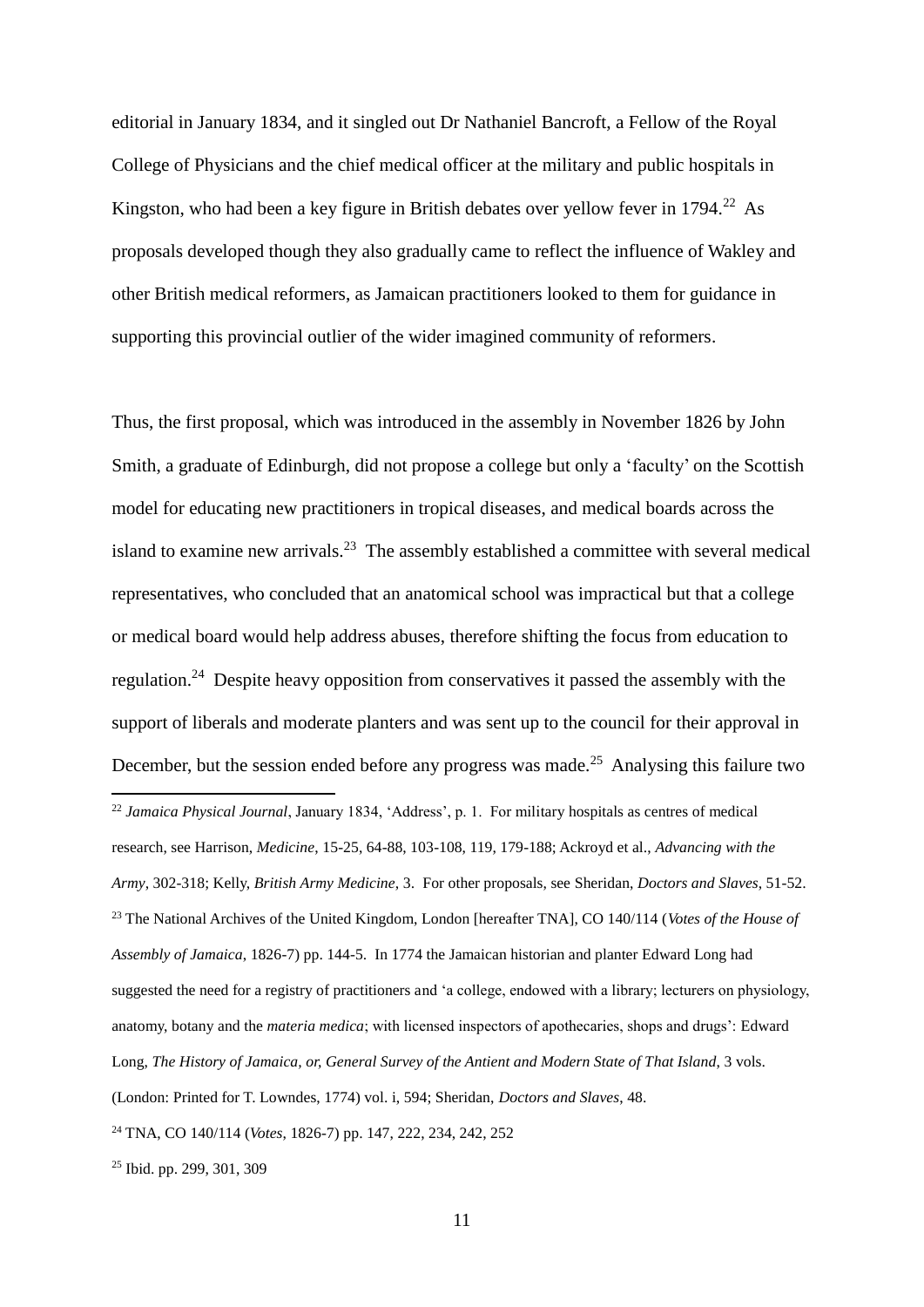years later, a correspondent named L.L.L. in the *Kingston Chronicle* admitted that 'from the very short period which its zealous protector had to prepare the bill, it was probably imperfect … [and] circumstances perhaps hurried it forward in rather an imperfect state', but the main problem, as noted above, was that the officers were drawn entirely from Spanish Town or Kingston.<sup>26</sup> 'It was said, I know not with what truth, that this nomination gave offence to several medical men', L.L.L. wrote, but his interlocutor in the *Jamaica Courant* had no such doubts, and added on behalf of all other country practitioners that 'a sentiment of extreme disgust pervaded the profession generally on the proposal of the bill of  $1826'$ .<sup>27</sup> From the outset rural practitioners therefore resisted proposals for a college, which threatened their professional autonomy and position, and these positions became more entrenched as the island moved towards emancipation and the stakes for all of those concerned became higher.

The increasingly close connection between medical and political opinion in Jamaica can be gauged from the continuation of this debate in the public sphere. At least a dozen newspapers circulated at some point, often identified with very particular political, social and economic interests. 'The one liberal newspaper in the island', the *Kingston Chronicle* was read by moderates in Kingston and reluctantly supported Emancipation in 1834 as a bulwark against anything worse.<sup>28</sup> Its competitor in Kingston was the *Jamaica Courant*, which took a harder

<sup>26</sup> L.L.L., *Letters*, pp. 1, 19.

<sup>27</sup> *Jamaica Courant*, 14 October 1830, 'A few thoughts'.

<sup>28</sup> William Laurence Burn, *Emancipation and Apprenticeship in the British West Indies* (London: Jonathan Cape, 1937), 273; Mary Turner, *Slaves and Missionaries: The Disintegration of Jamaican Slave Society, 1787-1834* (Urbana: University of Illinois Press, 1982), 11, 165, 184; Petley, *Slaveholders in Jamaica*, 72, 96-79, 114, 137; Wilmot, 'Political Developments', 313. On the public sphere in this period, see Andrew Lewis, ''An Incendiary Press': British West Indian Newspapers During the Struggle for Abolition', *Slavery & Abolition* 16, no. 3 (1995);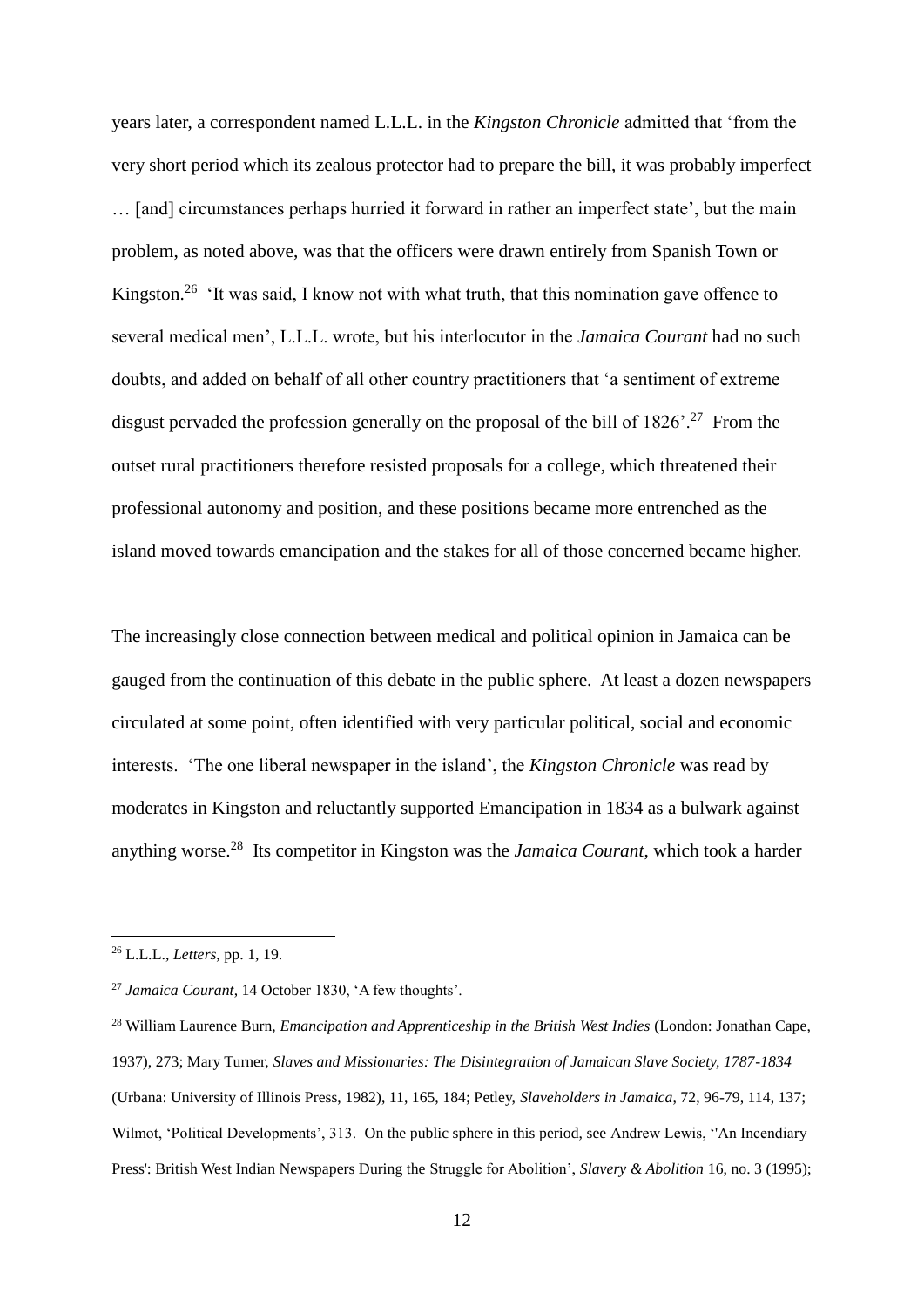and more conservative line on slavery, while *The Watchman* and the *Morning Journal* were the newspapers of the black and free coloured populations in Kingston, and generally adopted a liberal stance. The *Jamaica Despatch* was 'the reactionary mouthpiece of the planters and their mercantile partners' and circulated widely in rural areas, while the weekly *Royal Gazette* tended to split the difference between the two and closely followed government policy. A debate between L.L.L. and 'A British Graduate' in the *Kingston Chronicle* and the *Jamaica Courant* respectively between July and August 1830 was therefore a chance for the medical reformers and their opponents to present their arguments to their respective constituencies, and to emphasise in increasingly stark terms the political and social implications of the medical policy being proposed by the supporters of the college.

The eight letters published by L.L.L. and later reprinted in a small pamphlet of sixty pages presented a consistent argument. A college with the real power to license physicians and surgeons was necessary in order to uphold **professional** standards and protect the public of Jamaica, but the institutions in Britain such as the Royal College of Surgeons had been founded for domestic purposes 'and not with any view of benefitting the empire at large'.<sup>29</sup> The bill proposed in 1826 had been rather rushed 'and had it passed into law … any medical practitioner who chose to set himself against it might … have driven a coach and four … through it', but its basic principles were sound.<sup>30</sup> Since the largest number of practitioners was to be found in Kingston the college hall, library and museum should be located there, and rural members should rely on them to run the college.<sup>31</sup> 'I trust that the Medical Men who

<sup>29</sup> L.L.L., *Letters*, pp. 1-19

- <sup>30</sup> L.L.L., *Letters*, pp. 1-2, 20-2
- <sup>31</sup> L.L.L., *Letters*, pp. 22-5

Kamau Brathwaite, *The Development of Creole Society in Jamaica, 1770-1820* (Oxford: Clarendon Press, 1971), 31-39; Petley, *Slaveholders in Jamaica*, 40-41, 46-47, 62..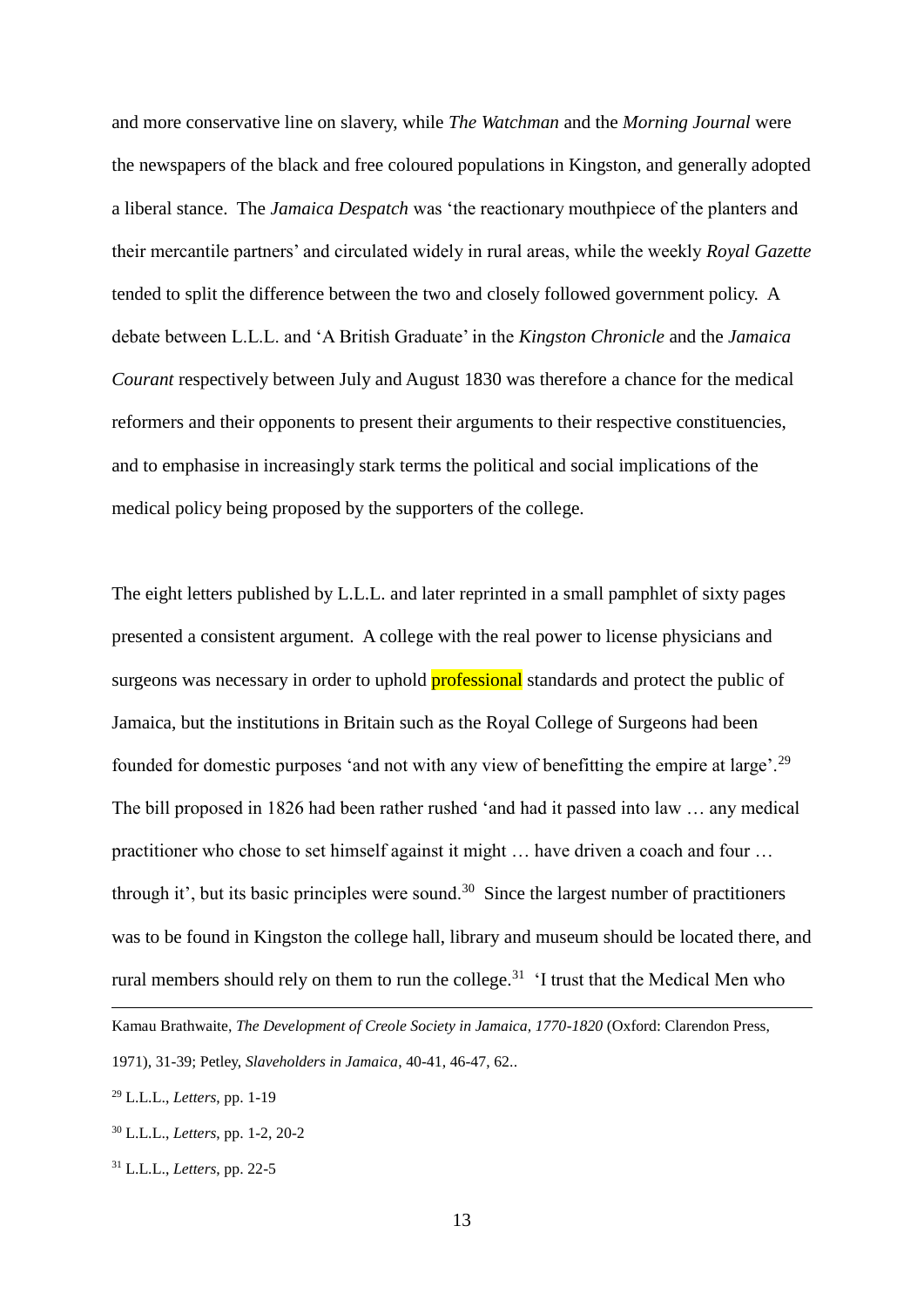live at a distance from Kingston will not experience any jealous feelings', he said, 'from my having said that the labour must chiefly be borne by those residing there'.<sup>32</sup> In order to maintain the unity of the profession all practitioners needed to join the college and submit to its jurisdiction, and to pass examination before a board in Kingston, '[as] it derogates from the respectability of an incorporation by delegating its enquiries to other bodies, which either require none or very inadequate examinations'.<sup>33</sup> L.L.L. therefore transposed into a colonial key many of the radical proposals advanced by medical reformers such as Wakley in Britain; 'if such a body is to be founded in Jamaica, let them be imitated where they prove useful', he wrote, 'and let the errors be avoided which are either hurtful or may tend to bring them into disrepute'.<sup>34</sup> He represented the views of liberal urban practitioners who identified with the radical demands for medical, social and political reform in Britain represented by Wakely.

His letters were answered by the 'A British Graduate' in the *Jamaica Courant*. Only one has survived, but their outline can be teased out from L.L.L.'s responses, and they offered an equally consistent set of arguments intended 'to illustrate the feelings of the body of country practitioners, to which I have the honour to belong  $\ldots$  and only aiming at the general good'.<sup>35</sup> A British Graduate acknowledged the need for some sort of medical regulation and even admitted the logic of basing a college in Kingston, but objected strongly to the monopolistic power it would inevitably exercise over rural practitioners, and the decline in standards by allowing unqualified urban practitioners to issue licenses on their own examination. 'Let us not have that *pot pourri* sort of crushing together all who can offer the, apparently only,

<sup>32</sup> L.L.L., *Letters*, p. 24

<sup>33</sup> L.L.L., *Letters*, pp. 24-5, 28, 31-2

<sup>34</sup> L.L.L., *Letters*, p. 15

<sup>35</sup> *Jamaica Courant*, 14 October 1830, 'A few thoughts'.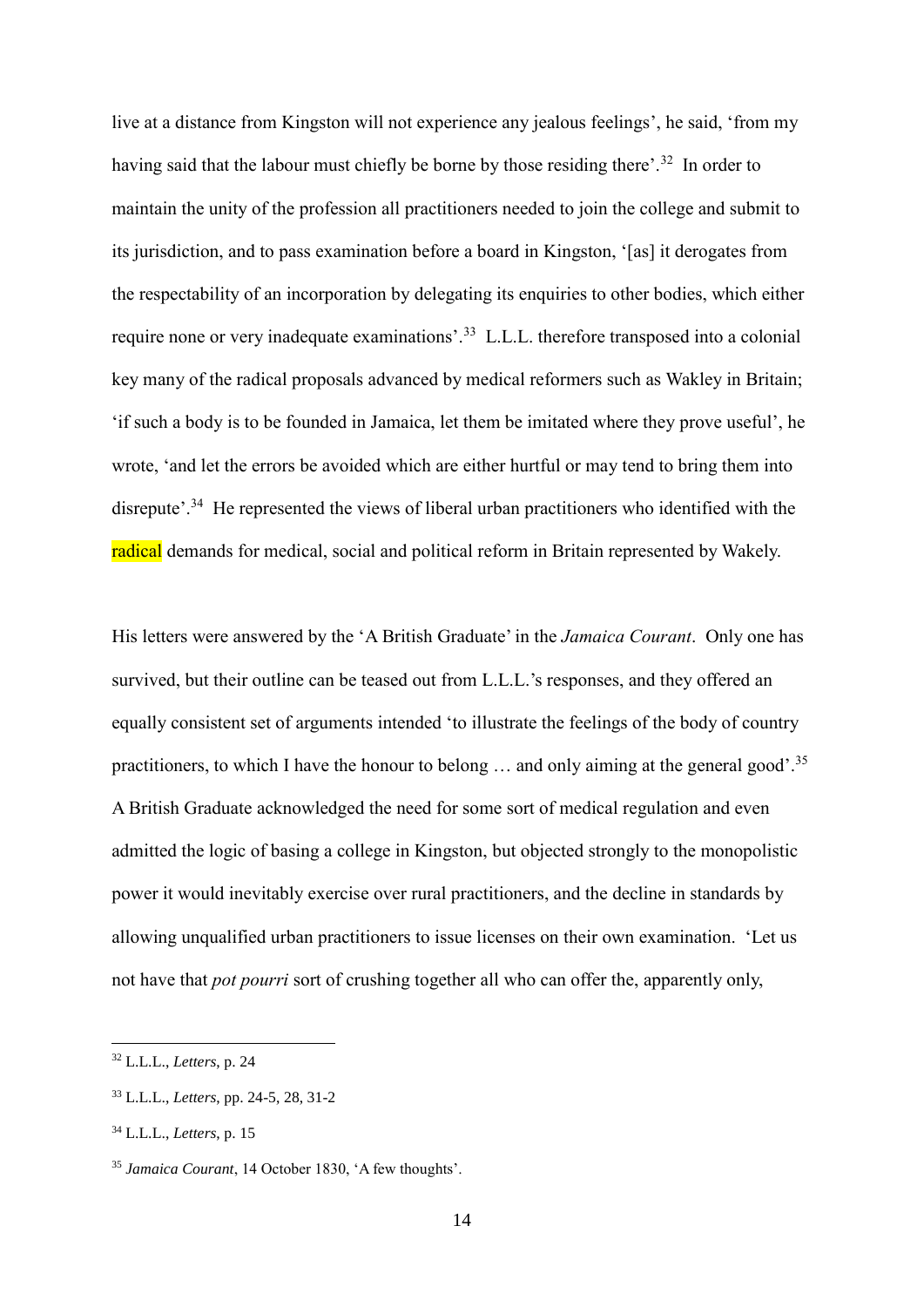qualifications … of *practising* as apothecaries and dispensing pills and drafts in Spanish Town or Kingston', he wrote, ' … to requite the labours of the *soi-disant* Physician or Surgeon'. The royal colleges were therefore the only bulwarks against both a precipitate decline in standards – 'the idea of a graduate of a British university', he concluded, 'having to submit to the subsequent examination of a Jamaica Corporation of Physicians and Surgeons carries ridicule on the face of it' – but also the opening of the profession in Jamaica to nonwhites who had trained with local druggists rather than metropolitan schools and would be put on a professional and social par with British practitioners.<sup>36</sup> Underlying the opposition to the college was therefore a strong vein of medical conservatism which mirrored that of the British medical establishment, but also an even stronger a social conservatism which sought to protect white power by denying entry to local people of colour.

The reply that L.L.L. offered the 'A British Graduate' in November 1830 shows that a conversation had been in progress in which the public sphere offered partisans, as in Britain, the opportunity to work through contentious topics and modify proposed legislation in light of this debate. 'As the time is now arrived when … the subject will probably be submitted to the legislature', L.L.L. noted, 'I think it right to take a general view of all that has been said by others and to point out how far in my opinion their proposals can be adopted or ought to be rejected'. He acknowledged concerns by 'Chirurgeon' about the nomination of the initial officers, showed why the medical society suggested by 'Peter Morris' was impractical, weighed up the benefits of the benefit society proposed by 'An Old Practitioner in the Country', and considered the proposal by 'Medicus' to appoint district censors to regulate local practitioners, which he thought impractical and open to abuse.<sup>37</sup> He reserved most of

<sup>36</sup> Ibid.. For similar fears in British Guiana, see de Barros, 'Dispensers, *Obeah* and Quackery', 246, 248, 255. <sup>37</sup> L.L.L., *Letters*, pp. 50-1, 54-7.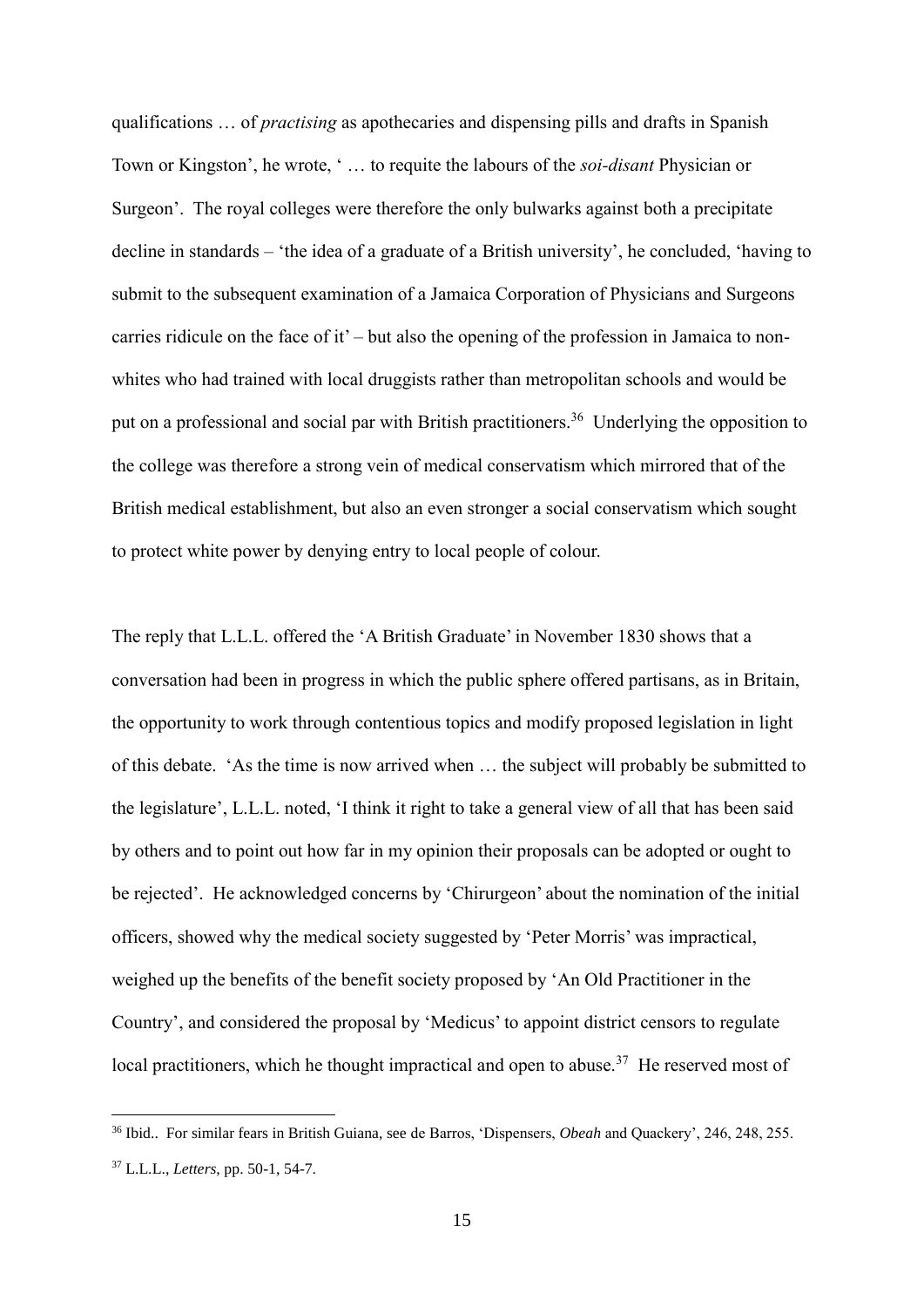his attention for 'A British Graduate', contending that the diplomas from some Scottish universities were worthless, let alone those from the United States, '[where] universities rise and fall … like mushrooms, and … degrees are granted by some of them after attendance on such means of instruction as are by no means sufficient to afford proper qualifications'.<sup>38</sup> Some procedure for assessing knowledge was therefore necessary, but to address the objections raised by 'Medicus' and the 'A British Graduate' he conceded that temporary licenses could be issued to new applicants until they could be examined by the college in Kingston.<sup>39</sup> He also ruled out making the college a centre of teaching and research, which accommodated the social concerns by the 'A British Graduate' about promoting black practitioners but weakened the medical authority of the institution.<sup>40</sup> In general, 'L.L.L.' therefore enunciated a provincial critique of metropolitan institutions to help guide medical reform in Jamaica, aligning himself with the imagined community of medical reformers to address opposition which likewise drew on metropolitan practice to justify the status quo.

Consequently, when the proposal for a college was once again submitted to the assembly it had drawn even closer the models provided by Wakley and other provincial reformers for the reconstruction of the British medical establishment. A letter to the *Jamaica Courant* by 'Misempeirikos' in August 1831 resurrected the issue, and the new bill was introduced in November 1832.<sup>41</sup> The corporation was now to be a 'college' rather than a 'faculty', and

<sup>38</sup> L.L.L., *Letters*, pp. 50-4. For American medical education, see Starr, *American Medicine*, 40-44; Rothstein, *American Physicians*, 85-100.

<sup>39</sup> L.L.L., *Letters*, pp. 50-1

<sup>40</sup> L.L.L., *Letters*, pp. 51-2

<sup>41</sup> TNA, CO 140/122 (*Votes of the House of Assembly of Jamaica*, 1832-3) pp. 81, 101, 106, 170, 171, 181, 193. A copy of the act (3 Will. IV c. 7) was bound with the *Letters* in G.Pamph 2666 (1), as 'Act of legislature, 3d William IV c. 7 establishing a college of physicians  $\&$  surgeons in Jamaica, with bye-laws of the college'.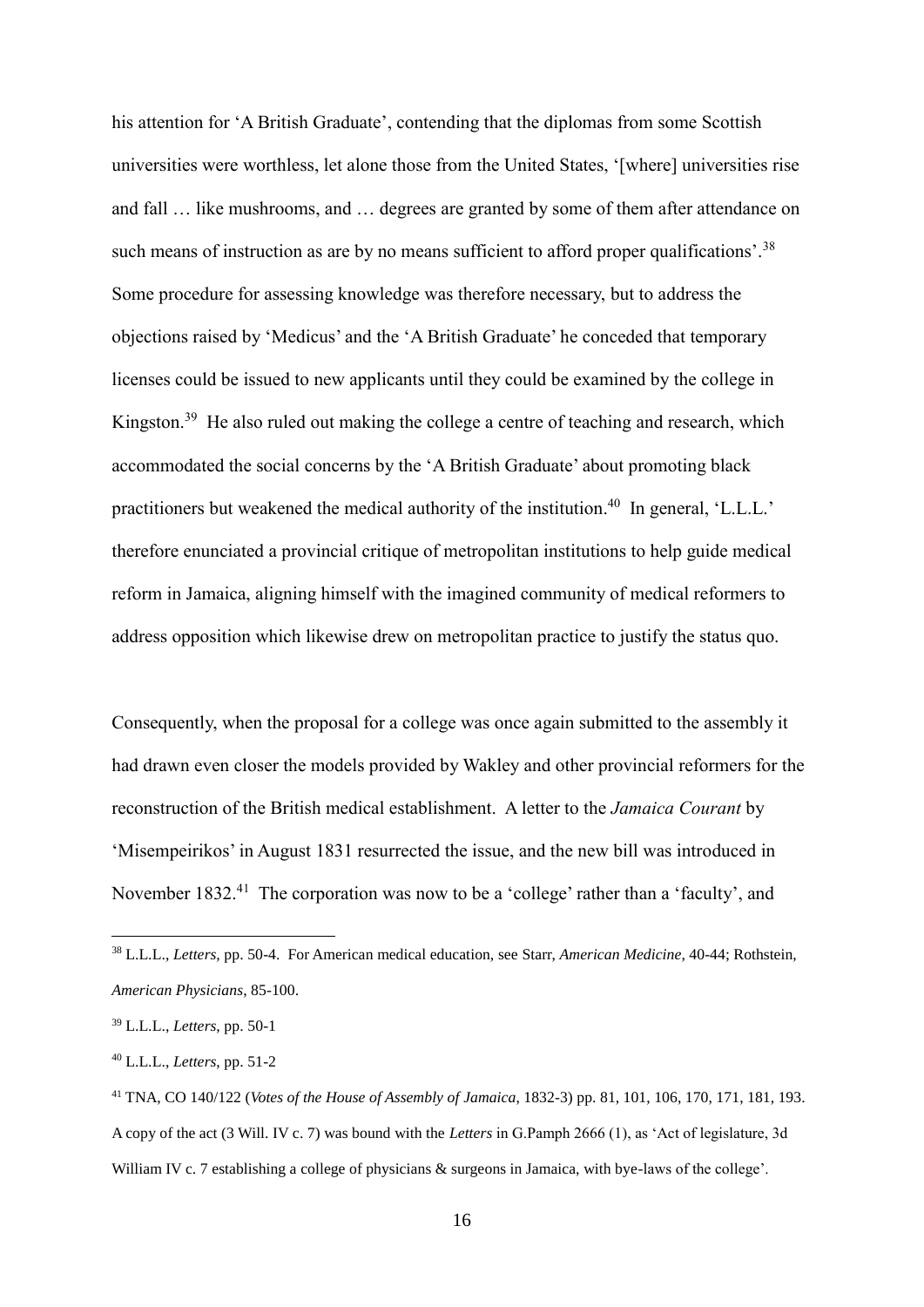although it would not offer formal medical education it would still exercise control over practitioners by licensing and disciplining them. Practitioners would enter the fellowship by enrolling their diplomas or their warrants as military or naval surgeons, and only practitioners unable to offer such proofs would be required to undergo examination, receiving a temporary licence until they could do one or the other. The bill therefore kept the principle of a college whose fellowship would comprehend the entire profession but made some concessions to opponents by cutting down its powers of enrolment, while the bye-laws drawn up in May 1834 introduced further concessions by allowing fellows to elect five District Censors who would enforce medical regulations locally, issue temporary licenses and otherwise restrain the power of the college officers.<sup>42</sup> In general though it still embodied the aims of L.L.L. and the 'one faculty' of physicians and surgeons which were at the centre of Wakley's campaigns for medical reform in England, and it created between 1834 and 1836 an open and reasonably democratic medical establishment with independent powers of licensing and regulation.

By most measures the *impact* of the college during the very brief moment it enjoyed was extensive. About fifty practitioners out of the two hundred in Jamaica enrolled as fellows, including Bancroft and the cream of the urban medical establishment in Kingston.<sup>43</sup> The first meetings of the college in May 1834 lobbied the governor for a census of practitioners and established a committee to reform medical fees, the current system being felt 'unworthy of an enlightened age … [and] disreputable to the medical profession, and … as unsatisfactory to

<sup>42</sup> Ibid. A copy of the bye-laws was also published in *Jamaica Physical Journal*, June 1834, 'College of Physicians', pp. 377-81.

<sup>43</sup> For enrolments, see *Jamaica Physical Journal*, January 1834, 'College of Physicians', p. 50; February 1834, 'College of Physicians', p. 121; May 1834, 'College of Physicians', p. 318; September 1834, 'College of Physicians', p. 100.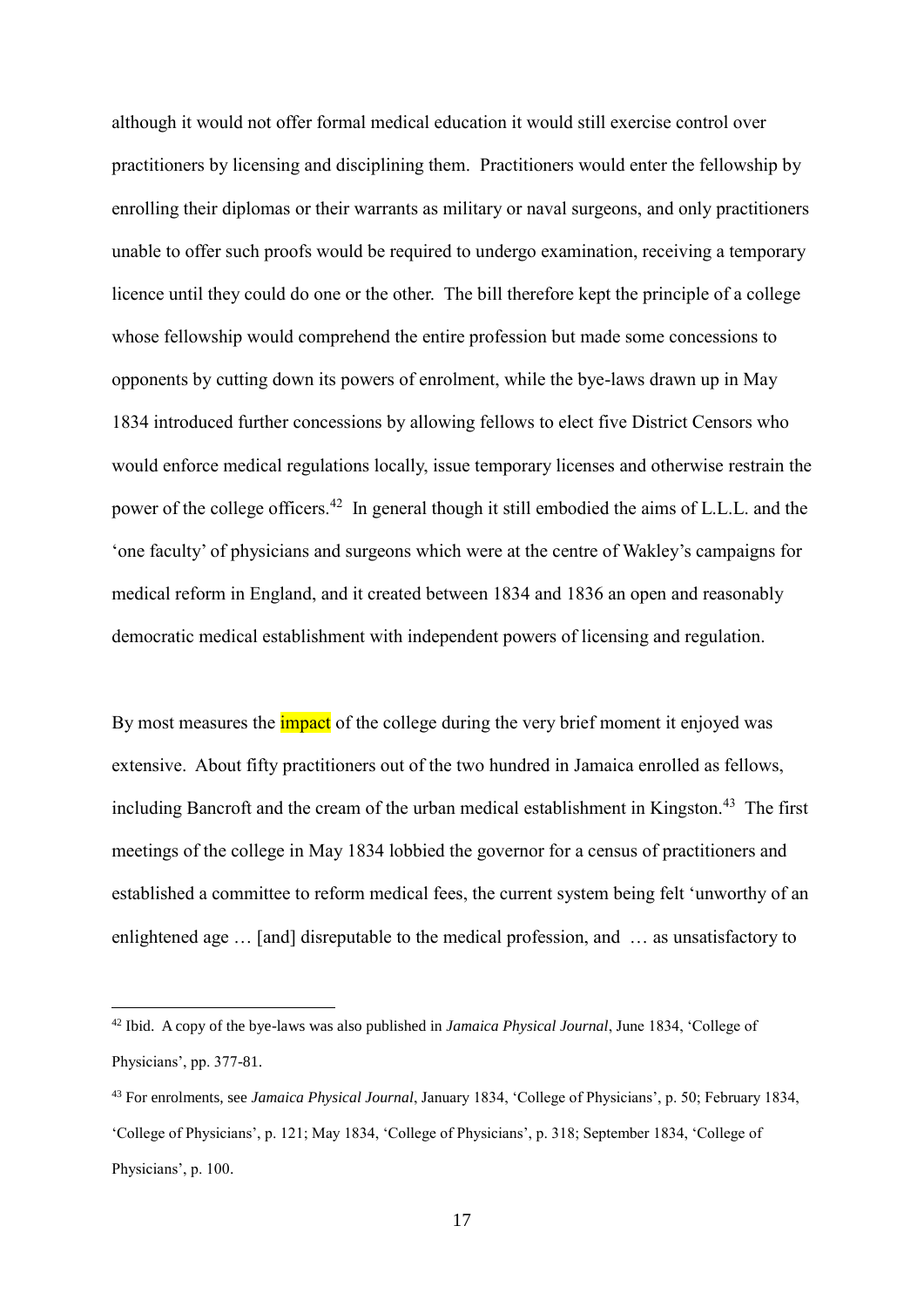the public as it is to practitioners'.<sup>44</sup> Like **radical** reformers in England, they concluded that the dignity of the profession made it necessary to move away from the compromises of the Apothecaries Act of 1815 and allow practitioners to charge fees like physicians for prescribing medicines, since allowing them only to charge for making up medicines like apothecaries encouraged a culture of over-prescription that undermined their authority and standing.<sup>45</sup> The committee created a table of fees for the assembly to pass into law, though several writers later complained to the *Jamaica Physical Journal* that the fees were calculated for urban practitioners rather than rural ones. Finally, it provided a platform for the *Journal*  itself, which was edited by James Paul, the treasurer of the college, and became in effect its in-house journal. 'The act … now being in force, a new era commences in the practice of medicine in this island', Paul noted in his first issue, '[and] the present time is therefore considered a fit one for the commencement of a publication', and the list of the subscribers to the first issue overlapped very closely with the membership of the college.<sup>46</sup>

For the three years it circulated the *Journal* was an important organ for the consolidation of a professional identity among practitioners in Jamaica, both as a colonial medical community

1

<sup>45</sup> *Jamaica Physical Journal*, June 1834, 'The College of Physicians', pp. 382-3, 385-6; September 1834, 'Editorial', pp. 105-6, and 'To the Editor of *The Jamaica Physical Journal*', pp. 110-12. For the system as it operated in Jamaica, see Sheridan, *Doctors and Slaves*, 296-299, 306-298. For Britain and the empire, see Loudon, *Medical Care*, 249-251, 265; Harriet Deacon and Elizabeth van Heyningen, 'Opportunities Outside Private Practice before 1860', in *The Cape Doctor in the Nineteenth Century: A Social History*, ed. Harriet Deacon, Howard Phillips, and Elizabeth van Heyningen (Amsterdam; New York: Brill, 2004), 148-151, 185- 193. For a similar effort in Boston, see Mark S. Blumberg, 'Medical Society Regulation of Fees in Boston, 1780-1820', *Journal of the History of Medicine and Allied Sciences* 39, no. 3 (1984): 303-329..

<sup>46</sup> *Jamaica Physical Journal*, January 1834, 'Address', pp. 1-2, and the list of subscribers on the title page.

<sup>44</sup> *Jamaica Physical Journal*, June 1834, 'The College of Physicians', pp. 377-82; September 1834, 'College of Physicians' pp. 101-3.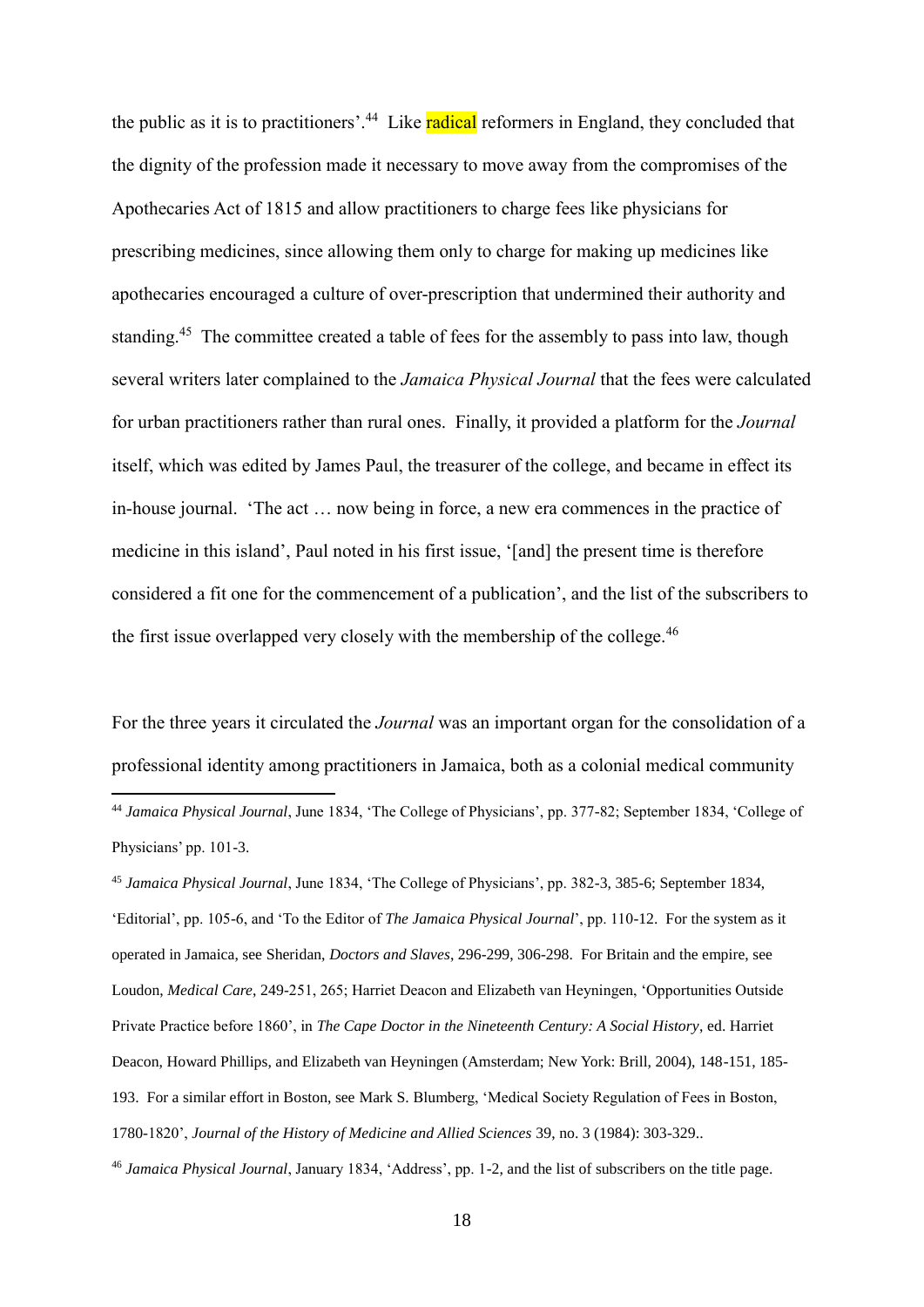in their own right and as part of the wider imagined community of medical reformers that encompassed reformers in London and the English provinces. Like *The Lancet* it offered both medical information and commentary on medical politics in Jamaica and overseas, drawn from local contributors or from Wakley's journal *The Lancet*, to the extent that one hostile practitioner dismissed the *Journal* as 'a reprint of *The Lancet* … [and] nothing more than second-hand ware'.<sup>47</sup> Paul advertised that he was a fellow of the London College of Medicine, an institution set up by Wakley in 1831 to educate general practitioners along the lines he proposed in *The Lancet* and to provide a model for his college based around one faculty, and this close engagement continued within the *Journal* itself.<sup>48</sup> 'Medical reform is all the cry in England', Paul noted in his first editorial, explicitly tying himself to Wakley's agenda, '[and] how strange it is that Jamaica should ever take the lead of the Mother Country'.<sup>49</sup> Noting other liberal reforms in Jamaica that had outstripped those of England, such as the enfranchisement of Jews in 1830, he brought these credentials together in his conclusion that 'while our professional brethren in England are eager for reform of their medical institutions, Jamaica has already afforded them a glorious example in incorporating all who at the present time are in practice into one body politic … on the same footing, and no difference in rank can exist'. All this was grist to Wakley's own mill and he reprinted it verbatim in *The Lancet* in order to spur reform in Britain. The *Journal* also carried reports and editorials on college meetings, and lobbied for new legislation that would increase its

<sup>47</sup> *Kingston Chronicle*, 16 November 1835, 'Proceedings of the House of Assembly' [hereafter 'Proceedings'], 13 November 1835. For journals, see above n. 7.

<sup>48</sup> Desmond, *Politics of Evolution*, 104-105; Loudon, *Medical Care*, 279-280.

<sup>49</sup> *Jamaica Physical Journal*, April 1834, 'Medical Reform', p. 247 and August 1835, 'Review of *The Jamaica Physical Journal*', pp. 305-6; *Lancet* vol. ii (1834-5) p. 55. For other examples of Wakley's interest in overseas medical reform and its implications for Britain, see Ronald D. Cassell, 'Lessons in Medical Politics: Thomas Wakley and the Irish Medical Charities, 1827-39', *Medical History* 34, no. 4 (1990): 412-423.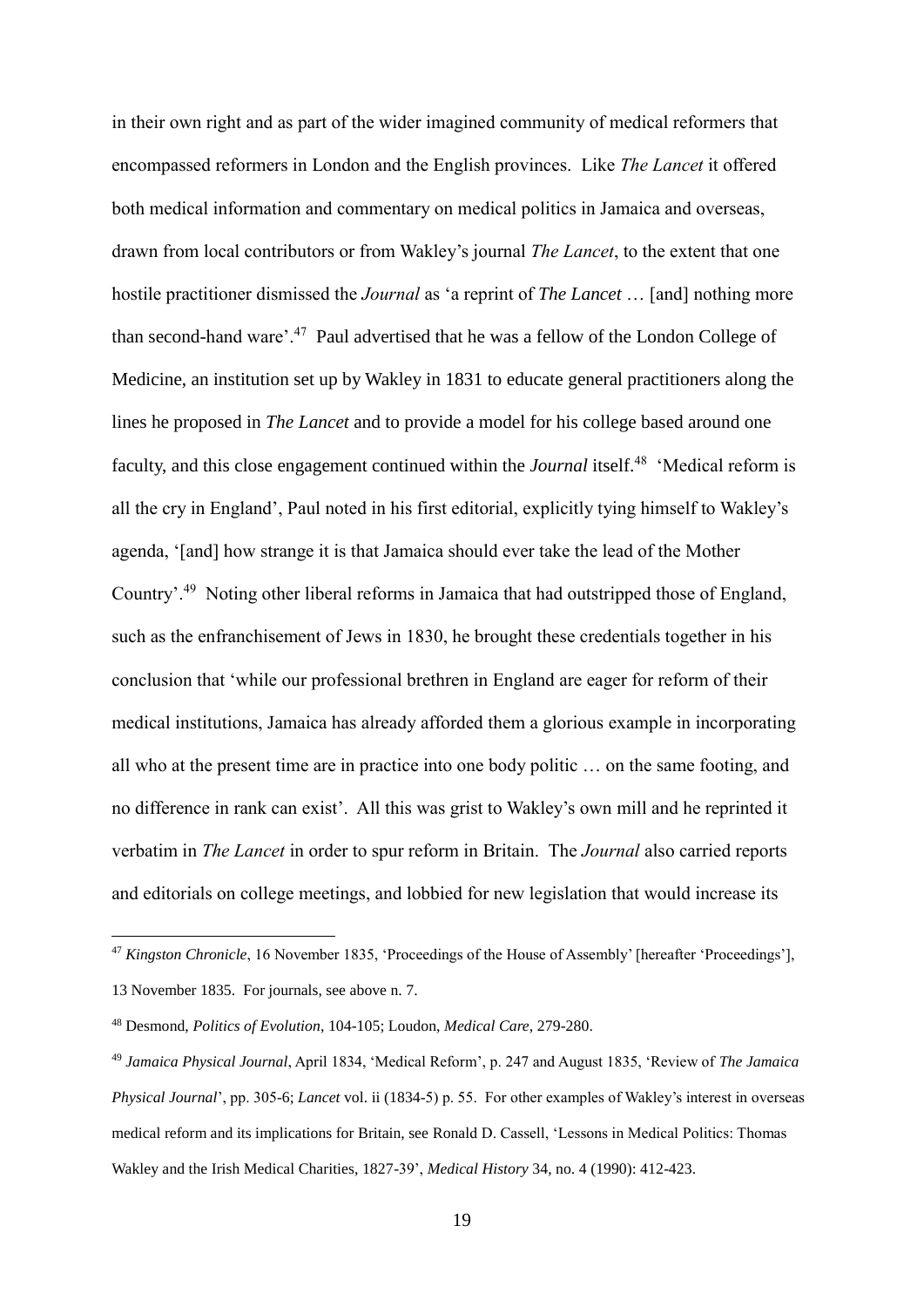powers of medical regulation.<sup>50</sup> Like Wakley and provincial reformers in England, such as the medical community of York, Paul used the *Journal* to attack the medical establishment, upbraiding the conservative corporation of Kingston in 1834 for misusing hospital posts as patronage, and printing letters and editorials calling for the Kingston Hospital to be opened up to local practitioners for teaching and research into tropical diseases.<sup>51</sup> Finally, he also supported the college's proposals on the question of fees, recommending the new tariff to the assembly and publicising efforts by himself and medical practitioners in Kingston to adopt the fees unilaterally when this planned legislation fell through.<sup>52</sup>

During its first phase of existence the College of Physicians and Surgeons therefore served as an important vector for the spread of new medical reforms and ideas from Britain to Jamaica and the West Indies, embodying many of the changes that Wakley and other reformers were demanding. It had taken concrete form because the social and political system in Jamaica was sufficiently stable and sophisticated to create a complex set of medical laws, and because its sponsors managed to paper over the divides within the profession, though it could not eradicate them entirely. The *Journal* reported that the election of college officers in April 1834 was marked by 'party feeling' between urban and rural practitioners, and others complained that the officers elected were all Scottish graduates of Edinburgh, at the expence of English surgeons.<sup>53</sup> The *Journal* argued nevertheless in June 1835 that the college had

<sup>50</sup> *Jamaica Physical Journal*, January 1834, 'Editorial', pp. 47-8, and April 1834, 'Editorial', pp. 239-40.

<u>.</u>

<sup>51</sup> *Jamaica Physical Journal*, February 1834, 'Editorial', pp. 118-20; March 1834, 'Editorial', p. 190; April 1834, 'Editorial', p. 248; September 1834, 'Editorial' p. 109-10; July and August 1836, 'Article 4: Letter to the Editor', pp. 333-4; Brown, 'Medicine, Reform', 1353-1388 and *idem*, *Performing medicine*, 83-106. For the similar importance of the Somerset Hospital in the Cape, see Burrows, *Medicine in South Africa*, 118-130. <sup>52</sup> *Jamaica Physical Journal*, September 1834, 'Editorial', p. 105-6.

<sup>53</sup> *Jamaica Physical Journal*, May 1834, 'Editorial', pp. 315-20; September 1834, 'Editorial', pp. 108-9.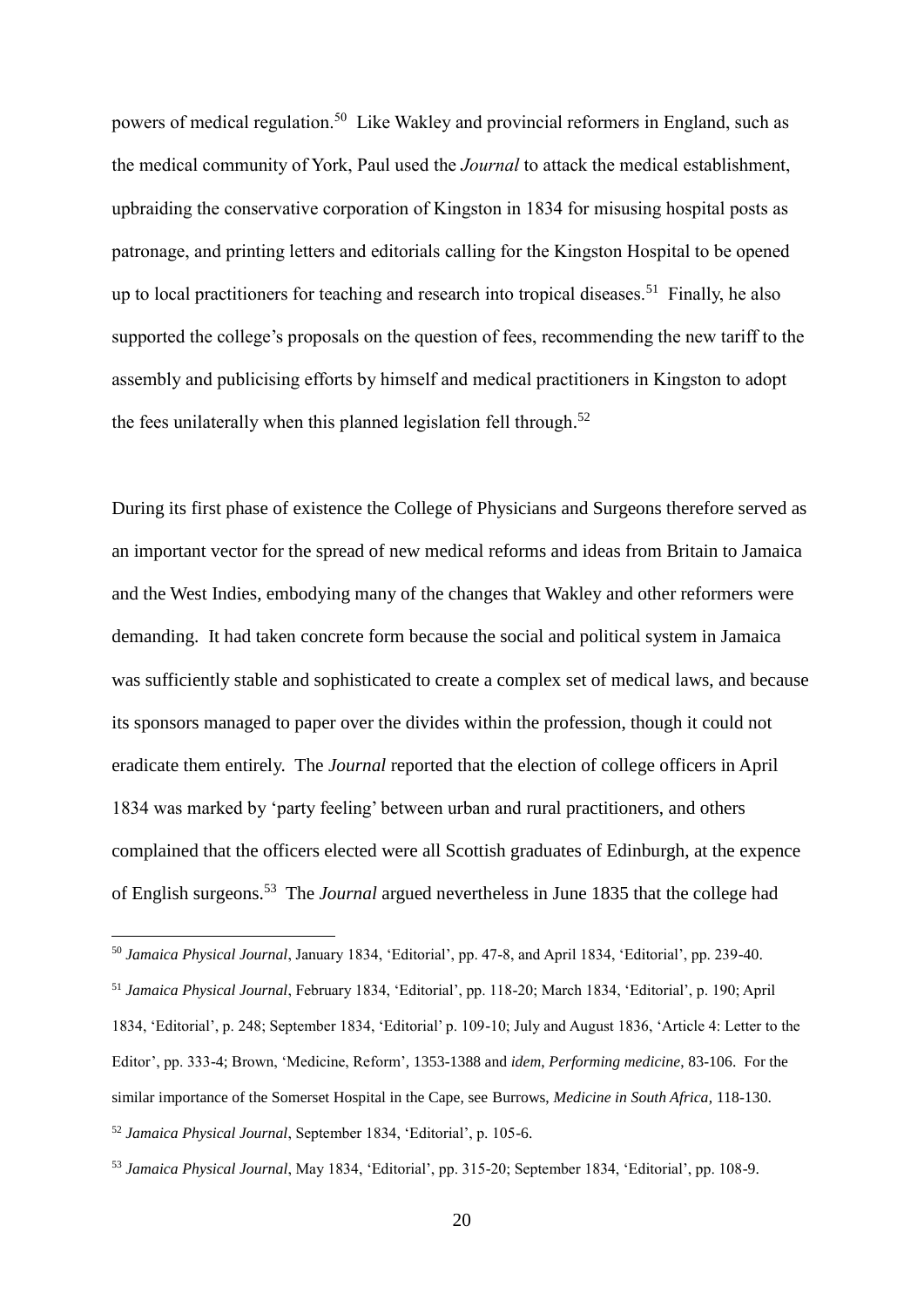been of great use, putting into effect the **radical** medical policies being debated in Britain.<sup>54</sup> However, by tying itself so close to the cause of provincial medical reform and Wakley's wider agenda, reformers in Jamaica came to the notice of the medical establishment in London, particularly the Royal College of Surgeons, who opposed the project not on its merits but because they viewed the Jamaican college as a stalking horse for domestic medical reformers. By arguing that a provincial community such as Jamaica was not equipped either to educate or license medical practitioners to the higher standards now developed in London they aimed to demonstrate that English provincial hospitals could likewise not be allowed similar freedoms, thereby maintaining standards in the profession. This in turn gave new ammunition to the college's opponents in Jamaica. By tying Jamaica into this imagined community of liberal medical reformers as a provincial outlier, practitioners seeking a medical college therefore had to cope between 1835 and 1843 with the consequences.

## **3. The Second Phase: 1835-43**

<u>.</u>

Once the bill for the college of physicians and surgeons in Jamaica had received the assent from the governor, Lord Mulgrave, in November 1832, it was dispatched to the Colonial Office in Britain to be confirmed or disallowed. A covering letter from Mulgrave noted that the bill had come up the day before the assembly was dissolved and had been rushed through the council without much oversight.<sup>55</sup> He therefore sent with the bill a list of objections from the attorney-general of the island, which were concerned with minor points of procedure and

<sup>54</sup> *Jamaica Physical Journal*, June 1835, 'Disallowance of the act establishing a college of physicians and surgeons in Jamaica', pp. 215-16.

<sup>55</sup> TNA, CO137/188 ff. 110r-112v, Mulgrave to Goderich, 2 February 1833, and ff. 116r-117v, O'Reilly to Yorke, 1 February 1833.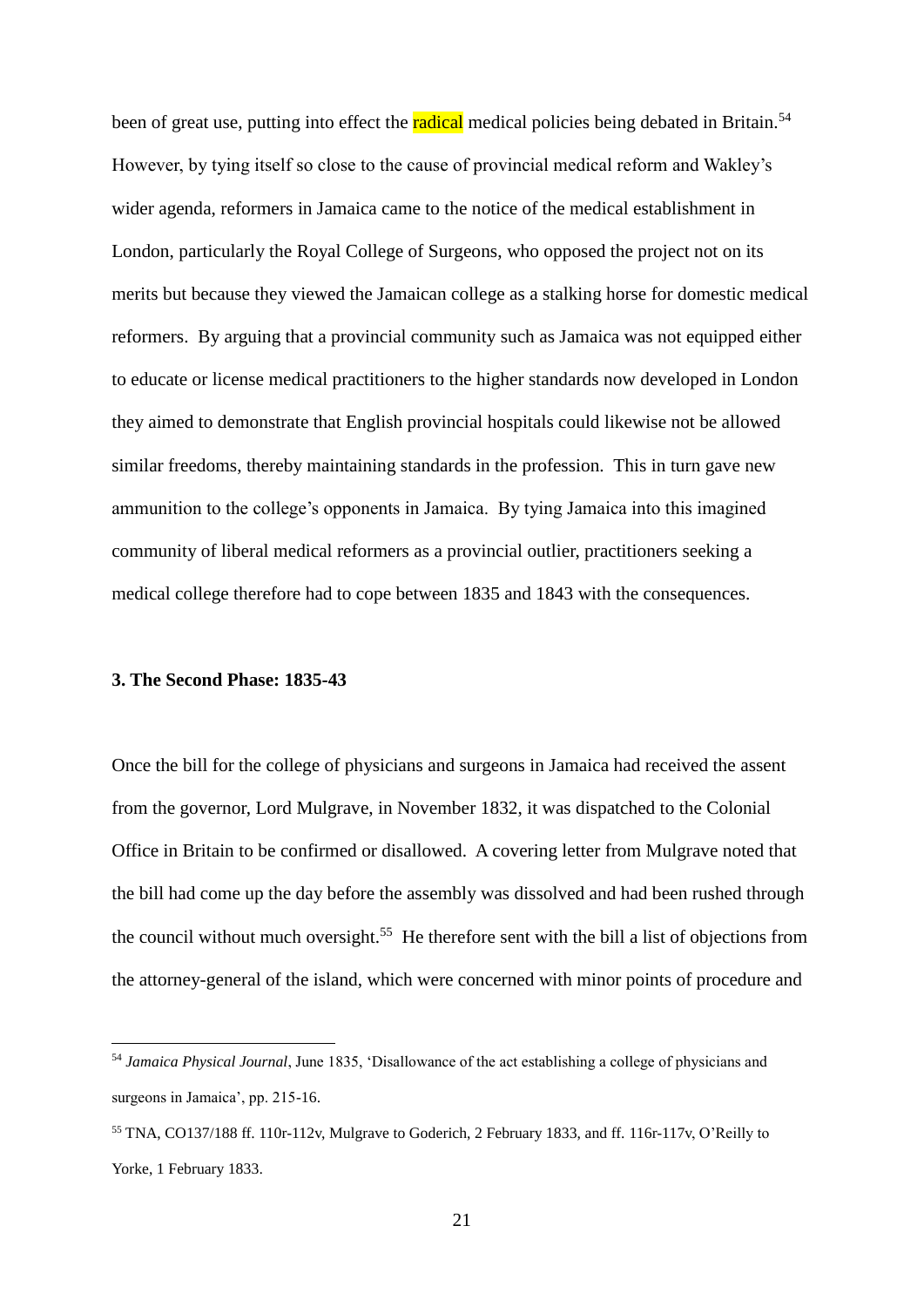practice that would usually have been ironed out by the council. The under-secretary to the Colonial Office, James Stephen, agreed that these were generally minor points and referred the bill to the medical establishment in London in May 1833 for their approval, apparently anticipating no real resistance.<sup>56</sup> The Royal College of Physicians, a conservative but also somewhat somnolent backwater that had largely been ignored by reformers such as Wakley, was noncommittal about medical and scientific utility of the college but did not raise any real objections.<sup>57</sup> By contrast, the Royal College of Surgeons was in the midst of a prolonged battle to maintain its own privileges and the wider standing of the surgical profession against the demands for medical reform, and adopted a wholly uncompromising stance which the colonial opponents of the Jamaica College then exploited for their own ends. Successive attempts eventually resulted in deadlock, which was only broken in 1843 by a compromise which removed opposition at the cost of watering down the powers of the new college.

The Royal College of Surgeons of London was chartered as the Company of Surgeons in 1745, when it was given the powers to examine and license surgeons to practice both in England and, crucially, 'throughout all and every of His Majesty's dominions, any law or custom to the contrary notwithstanding'.<sup>58</sup> This was carried over into the charter of 1800 which elevated the company into a royal college and set the seal on its campaign to raise surgery into a respectable scientific profession. The college council received the act from the Colonial Office in June 1833 and referred it to a committee chaired by the hardliner Sir

<sup>56</sup> TNA, CO 323/49, ff. 121r-v, Stephen to Stanley, 4 May 1833

<sup>57</sup> TNA, CO 137/90 ff. 422r-v, Hawkins to Lefebre, 20 July 1833, and ff. 424r-v, 'Opinion of the President and Fellows', 20 July 1833. For the Royal College of Physicians and medical reform in this period, see Clark, Cooke, and Briggs, *History*. vol. ii, 666-70, 680-8

<sup>58</sup> Cope, *History*, 1-30.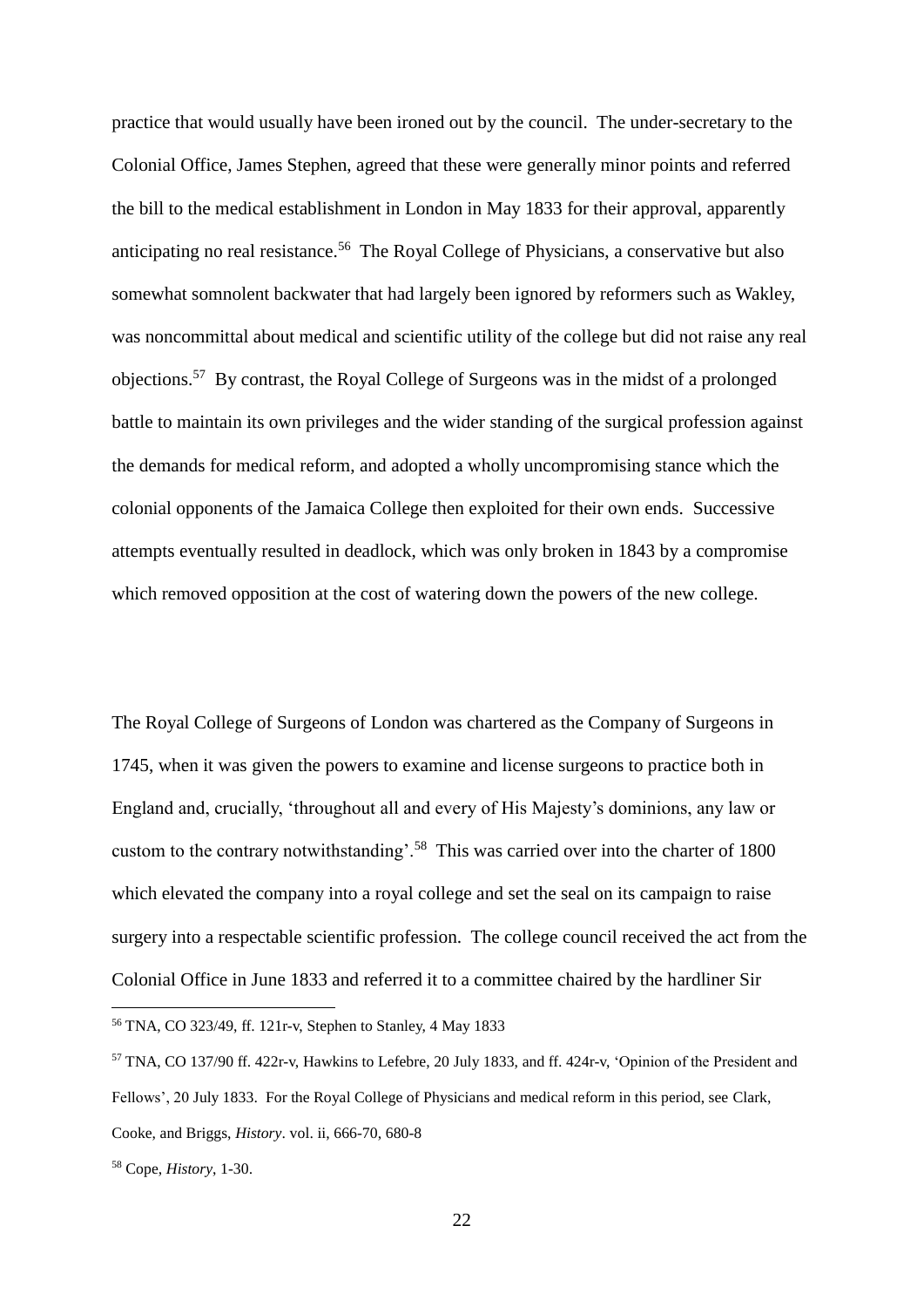Anthony Carlisle, who had consistently opposed English reforms of any kind.<sup>59</sup> The college had only recently abandoned its opposition to the recognition of provincial medical schools, for instance, and was in the process of lobbying against a medical school at the new liberal University College, London, which undermined its control of surgical training and education in the metropolis.<sup>60</sup> The committee therefore predictably reported that the college in Jamaica would make no contribution to medical research or public health, '[as] the safety of the public requires that the practitioner shall receive his professional education in the Mother Country, where alone competent instruction can be obtained'. $61$  Their main objection though was to the power of the college in Jamaica to examine and license surgeons directly, a claim that raised the spectre of provincial schools in England likewise licensing their own graduates according to their own standards and also challenged the privileges of the college in London at a time when its charter was under direct attack from reformers such as Wakley. '[It is] a power which may be liable to great abuse both as to the admission and as to rejection', they noted, and was also 'a direct violation of the right professed by Members of this Royal College to practice freely and without restraint in any of His Majesty's Dominions'.

The Royal College of Surgeons applied similar tests to other legislation received for their review during this period. For example, in October 1839 the council strongly opposed an act creating a College of Physicians and Surgeons of Upper Canada, since it likewise gave the

<sup>59</sup> Desmond, *Politics of Evolution*, 419.

<sup>60</sup> Cope, *History*, 41-50; Desmond, *Politics of Evolution*, 26-41, 104-105, 152-182; Newman, *Medical Education*, 112-130; Waddington, *Medical Profession*, 29-42, 54-29; Hugh H. L. Bellot, *University College London, 1826-1926* (London: London University Press, 1929), 143-152, 215-130.

<sup>&</sup>lt;sup>61</sup> Royal College of Surgeons of England Archives, London [hereafter RCS], GOV/2/1/2 (Council Minutes, 1833-8) pp. 94, 95, 100-3, and RCS, COM/2/2 (Council Committee Minutes, 1828-45) pp. 104-5; TNA, CO137/190, ff. 416r-419r, Belfour to Lefebre, 18 July 1833.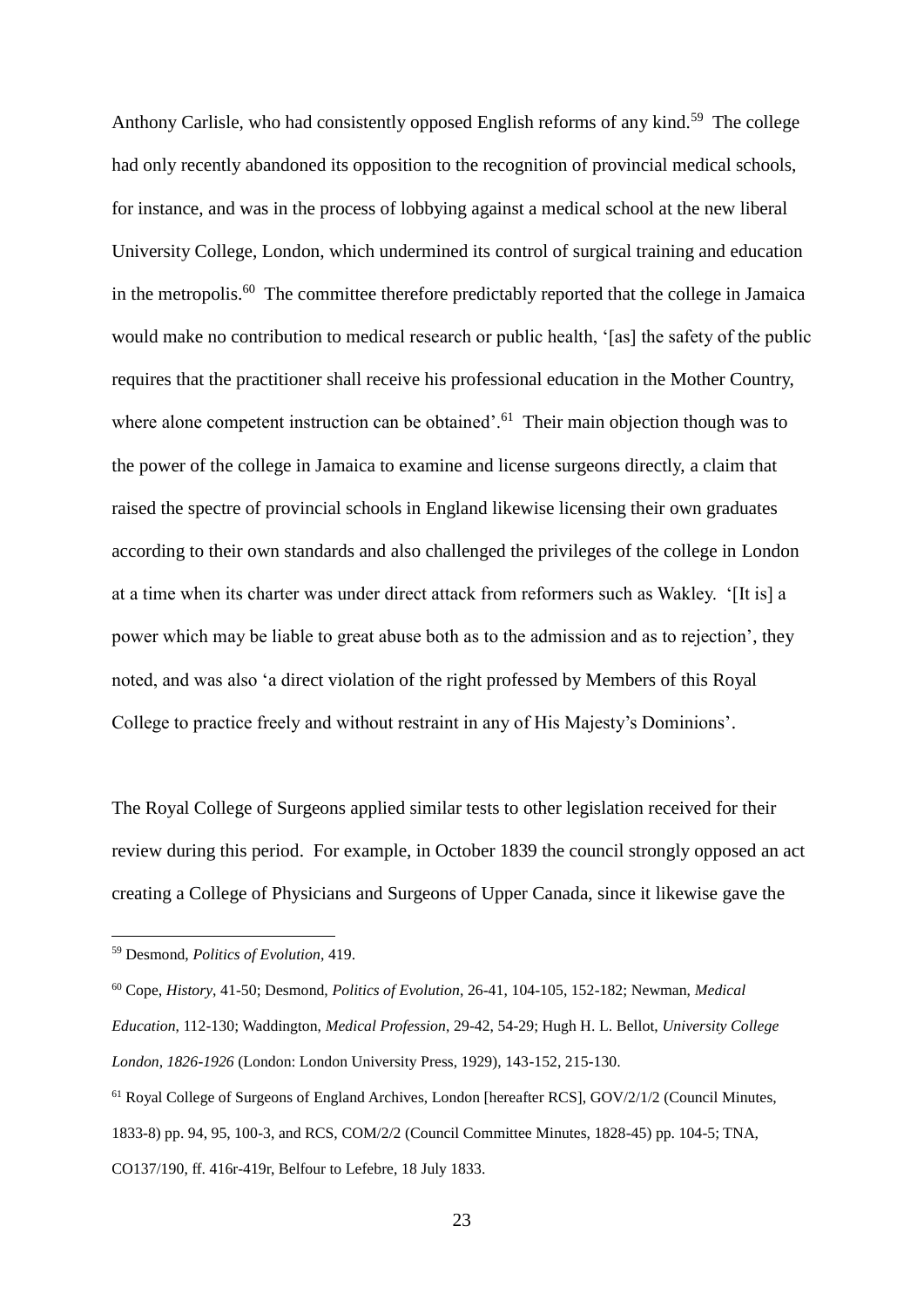fellows of that college considerable power over surgeons licensed by the Royal College of Surgeons in London.<sup>62</sup> It thus undermined the medical establishment at home, even if it had in fact been founded by the conservative 'Family Compact' of Tory landowners in Upper Canada specifically to root out radicals trained in medicine in France or in the United States, who had been prominent in the recent Rebellion of 1837.<sup>63</sup> The fellows were understandably aggrieved to learn that the bill had been disallowed and wrote a rebuttal to the Colonial Office which pointed out that Royal College of Surgeons had failed to challenge an earlier medical board in Upper Canada between 1818 and 1827 which exercised similar powers. 64 The College, they said, was picking and choosing the laws it chose to enforced, due to 'ultraignorance' in London and the advice of hostile local practitioners 'who either did not understand the act or wilfully misrepresented it'.<sup>65</sup> An act to license practitioners in Antigua was allowed to pass in 1840, by contrast, because did not allow licenses to be withheld from surgeons licensed by the Royal College of Surgeons.<sup>66</sup> The College insisted that the same power be inserted into medical licensing bills from the Cape of Good Hope in 1838 and van Diemen's Land in 1841, and commended the medical inspector of New South Wales for his efforts to detect fraudulent surgeons and 'to maintain unimpaired the rights and interests of this College in a colony of such much importance … the College have at all times been most

<sup>65</sup> Ibid., 158-159.

<sup>62</sup> RCS, GOV/1/2/3 (Council Out-letters, 1800-39) pp. 146-8, Belfour to Grey, 18 October 1839 and RCS, GOVR/2/13 (Council Minutes, 1838-43) p. 167. The episode is described most fully in Canniff, *Medical Profession*, 108-166.

<sup>63</sup> Baehre, 'Medical Profession', 104-120; R. D. Gidney and W. P. J. Millar, *Professional Gentlemen: The Professions in Nineteenth-Century Ontario* (Toronto: University of Toronto Press, 1994), 22-24, 53-29 <sup>64</sup> Canniff, *Medical Profession*, 151-157.

<sup>66</sup> RCS, GOV/2/1/3 pp. 272-3, 294-5. For responses from the colleges, see TNA, CO 7/65, Haskins to Stephen, 30 September 1840; Upton to Stephen, 12 October 1840; Vincent to Stephen, 16 November 1840.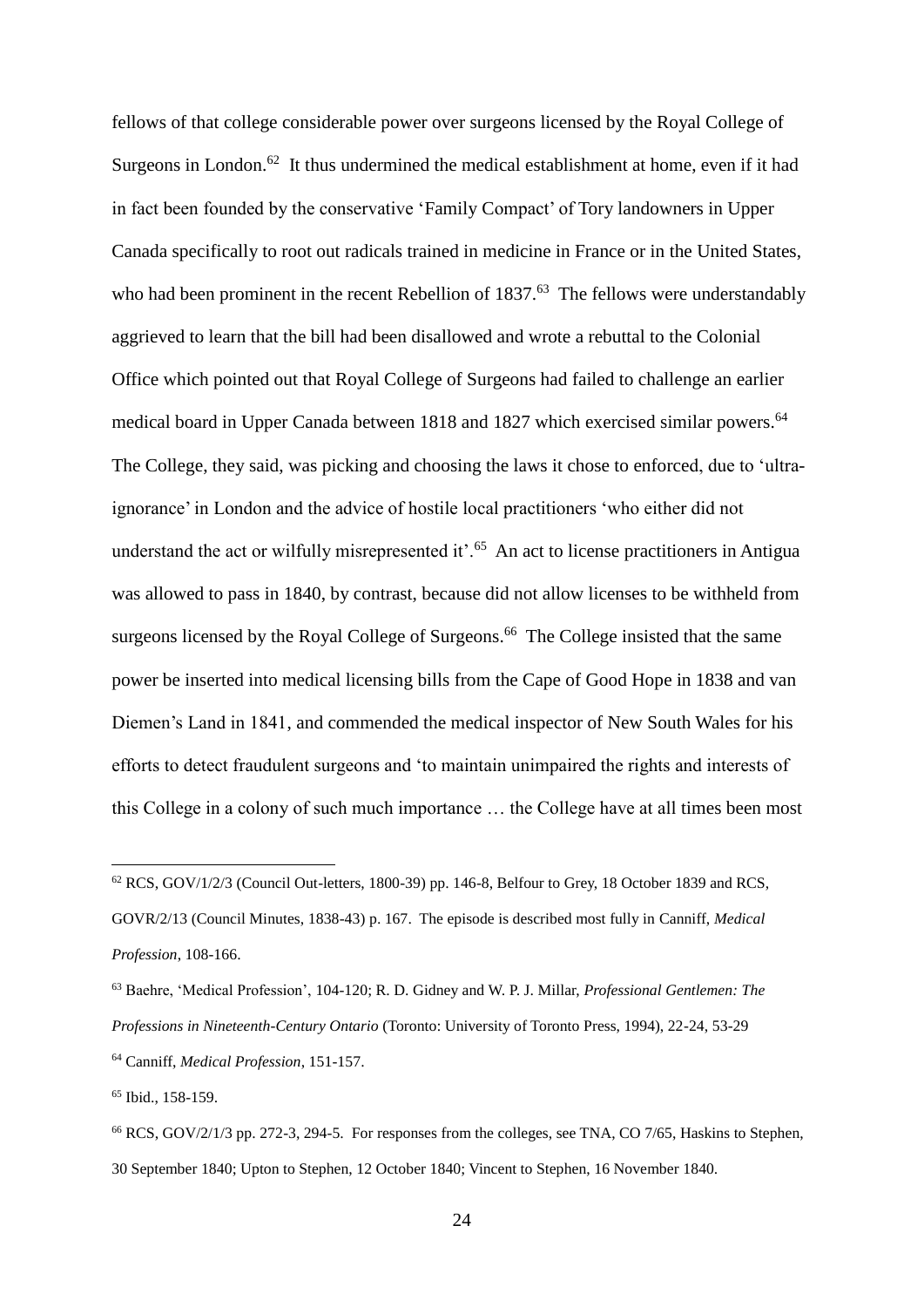desirous of protecting the public by preventing unqualified persons practising surgery'.<sup>67</sup> To maintain their medical authority and their power to protect the public by preventing dilution of standards, the Royal College of Surgeons therefore exercised swingeing powers over other colonial practitioners to prevent them joining the imagined community of medical reformers.

The disallowance of the act incorporating the college in Jamaica was thus the opening of the second phase in the campaign, which played out both internally and on the imperial stage as supporters lobbied the imperial government, and countered local efforts by conservative practitioners to hobble the college now that the question had been reopened. When news arrived in May 1835 the *Jamaica Physical Journal* ran several editorials praising the college, and although Paul acknowledged that the act was indeed technically in breach of imperial law, he argued that 'it could never have been anticipated by the framers of the bill to have inquired rigidly into the character of those already admitted members or fellows of colleges in Britain'.<sup>68</sup> The new Whig governor, Lord Sligo, told the Colonial Office that he was 'deeply impressed with the injury that will be done to the Apprentices of Jamaica' without the college, thereby linking together the liberal projects of medical reform, Emancipation and the creation of a free society, and he copied to them a letter from Bancroft to a friend at the Royal College of Physicians as further support.<sup>69</sup> 'We all regret that our late act should have been so worded as to interfere with the rights of the members of the College of Surgeons of London', Bancroft wrote, but argued that the privileges had been abrogated by the new

<sup>67</sup> RCS, GOV/2/1/2 pp. 475-6; RCS, GOV/2/1/3 pp. 29-30, 34-5, 48, 167, 242, 259-61, 274-5, 379-80

<sup>68</sup> *Jamaica Physical Journal*, June 1835, 'Disallowance of the act establishing a college of physicians and surgeons in Jamaica', pp. 215-16, and 'Editorial', p. 259; August 1835, 'Jamaica College of Physicians and Surgeons', p. 307.

<sup>69</sup> TNA, CO 137/198 ff. 397r-v, 398r-399r, 400r-v, Sligo to Aberdeen, 14 May 1835; Aberdeen to Sligo, 9 July 1835; Stephen to Sligo, 5 August 1835; TNA, CO 137/99, f. 2r, Sligo to Colonial Office, 14 June 1835.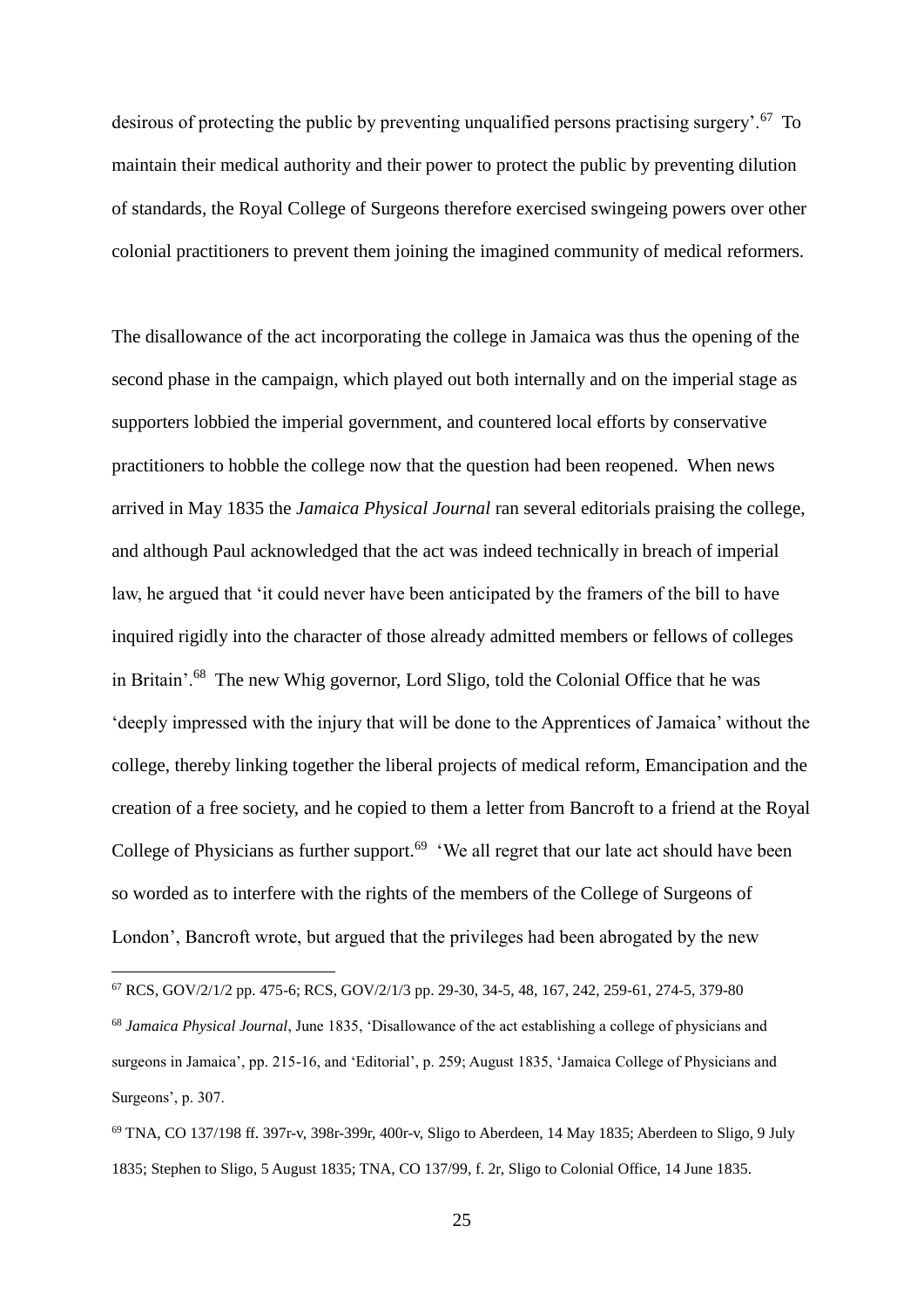charter of 1800.<sup>70</sup> This was duly referred back to the Royal College of Surgeons in July 1835 by the Colonial Office, around the same time that University College, London was making another attempt to secure a charter that would allow it to award medical degrees, and the council therefore strongly objected to both.<sup>71</sup> Proving the continued overlap of colonial and metropolitan medical reforms, the *Jamaica Physical Journal* noted in August that the recent decision by the privy council in London to withhold the university's charter, on the petition of the British establishment, 'augurs ill for the resuscitation of our college in Jamaica'.<sup>72</sup>

Colonial opponents in Jamaica had already drawn on the power and authority of the Royal College of Surgeons, as noted above, and by coming out in opposition to the Jamaica College the medical establishment in London revitalised conservative practitioners in Jamaica, who now saw another opportunity to block liberal reforms that threatened the social and racial hierarchy of the island. The powers of the Royal College to regulate colonial surgery had been emphasised by 'A British Graduate' in 1830, but were restated after 1835 with particular force by his successors. Dr Benjamin Whittaker opposed a new bill in November 1835 because 'the profession should [not] be fettered with such a useless bill … Of whom did the College of Physicians and Surgeons consist? Why, a set of MDs who had rendered no benefit to mankind, and he did not believe there was a single surgeon a member of it'.<sup>73</sup> The *Royal* 

1

<sup>73</sup> TNA, CO140/126 (*Votes of the House of Assembly of Jamaica*, 1835-6) pp. 20, 76-7, 141, 142, 179, 202-3,

 $^{70}$  TNA, CO 137/199 f. 3r, 4r, 5r-6r, Stephen to Harrison, 22 July 1835; Colonial Office to Sligo, 14 July 1835; Bancroft to Turner, 29 May 1835.

<sup>71</sup> RCS, GOV/2/1/2 pp. 310-11, 314-16; TNA, CO137/206 ff. 543r-544r, Andrews to Grey, 27 August 1835. For UCL, see Bellot, *UCL*, 230-237, 241-238; Cope, *History*, 157-162; Clark, Cooke, and Briggs, *History*. vol. ii, 692-6

<sup>72</sup> *Jamaica Physical Journal*, August 1835, 'Jamaica College of Physicians and Surgeons', p. 307.

<sup>207;</sup> *Kingston Chronicle*, 16 November 1835, 'Proceedings', 13 November 1835; 18 November 1835,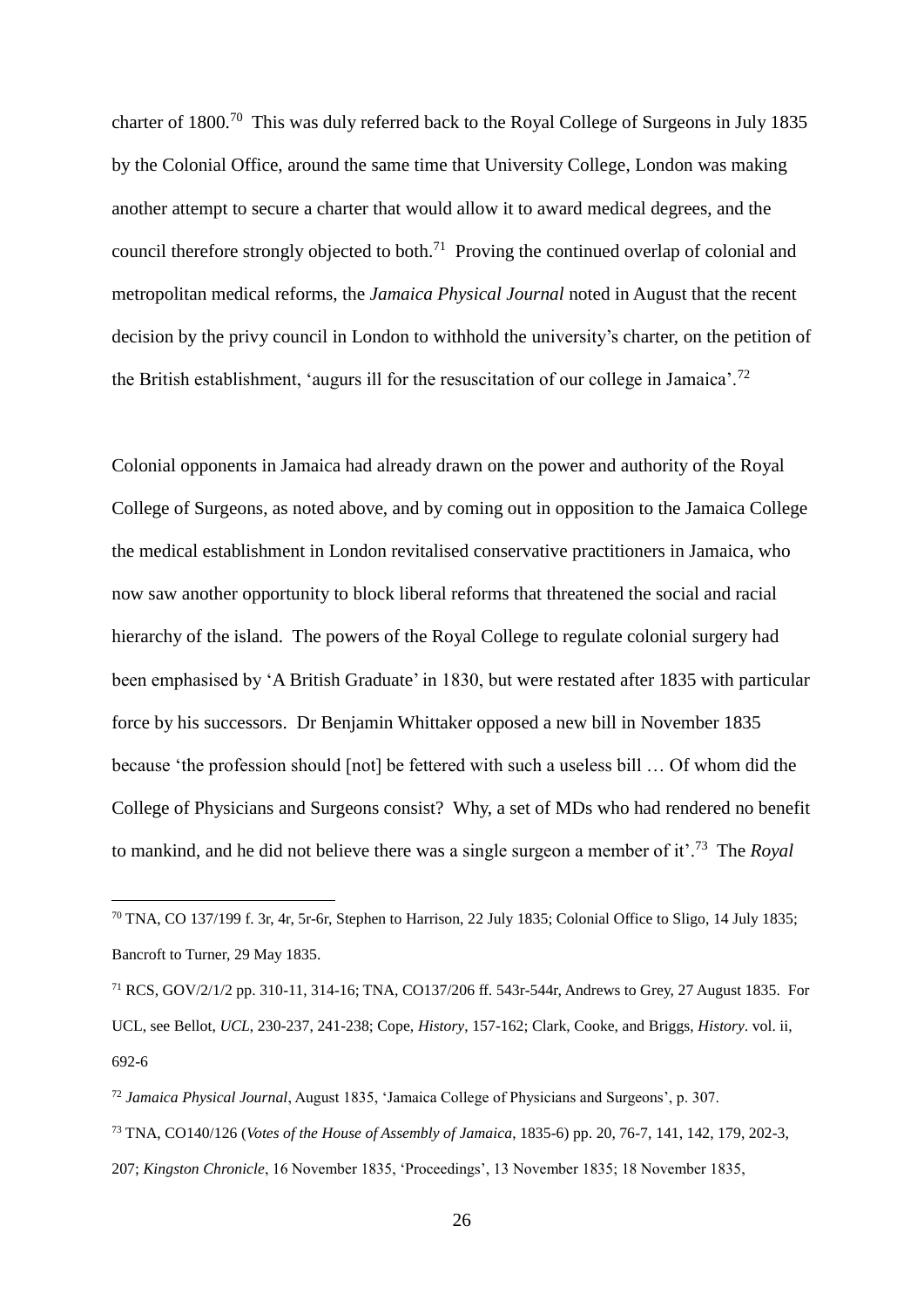*Gazette* supported a revised bill in July 1836 'to suppress humbug and quackery', but when the bill was introduced again it once more faced conservative opposition from Whittaker and from Dr Samuel Boyd Barnett, a surgeon in the rural parish of St Ann's.<sup>74</sup> Both men objected to the clauses requiring all practitioners to become fellows of the college and to other clauses that seemed to separate surgery and physic.<sup>75</sup> They were joined by conservative planters such as William Frater and Hugh Fraser Leslie, who were not interested in the wider welfare of the black public and had lost patience with the bill, arguing that 'for three or four sessions successively the house had been physicked by this nauseous bill, which was like a blister … and certainly amputated a great deal of valuable time'. Exploiting the demonstrable splits within the medical profession itself, they stated that 'if the doctors could not agree among themselves, how was it possible for planters to agree in what would be good for them?' The campaign came to a head in November 1839, when a newly-revised bill for the college was introduced for a third time and was so extensively reported by the press that the debates and tactics used by both sides can be reconstructed.

In October 1839 a small group of urban practitioners that included Bancroft, Paul, various former fellows of the college and a new arrival named John Ferguson, issued a petition that called for an act to protect and register practitioners, which was widely circulated and

'Editorial'; 2 December 1835, 'Proceedings', 1 December 1835; 8 December 1835, 'To the Editor of the Kingston Chronicle and City Advertiser [by Benjamin Whittaker]'; *Royal Gazette*, 5-7 December 1835, 'Proceedings', 1 December 1835.

1

<sup>74</sup> *Royal Gazette*, 9 July 1836, 'The College of Physicians and Surgeons'; 16 July 1836, 'Jamaica College of Physicians and Surgeons'; TNA, CO140/128 (*Votes of the House of Assembly of Jamaica*, 1836-7) pp. 86, 96, 99, 195, 203-4.

<sup>75</sup> *Kingston Chronicle*, 28 February 1837, 'Proceedings', 24 February 1837; *Royal Gazette*, 4 March 1837, 'Proceedings', 24 February 1837.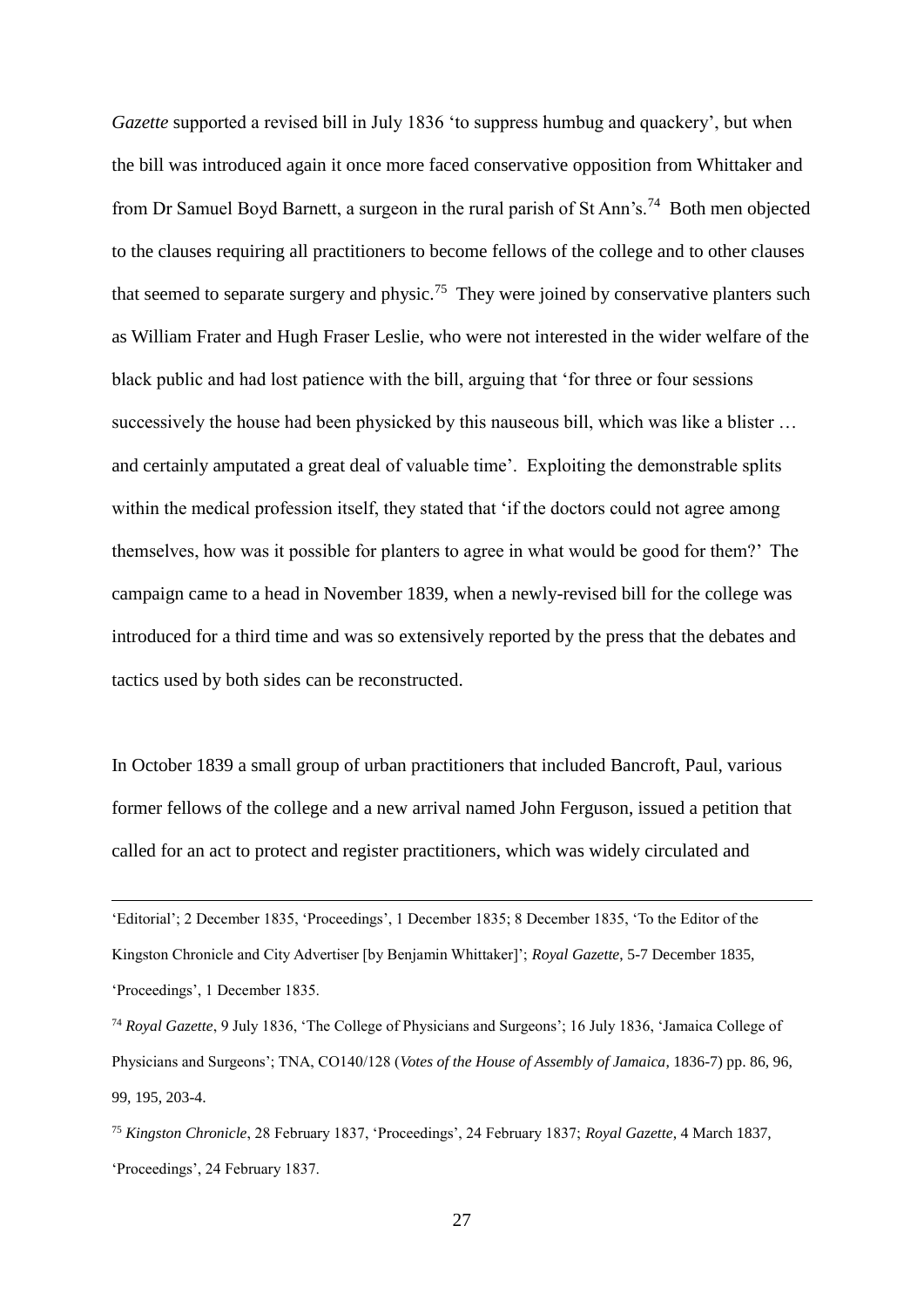received at least sixty signatures.<sup>76</sup> When it was brought before the assembly on 31 October it had the support of the *Royal Gazette*, now edited by Paul, and the *Morning Journal*, which argued that in Jamaica as in Britain 'the time is arrived when the intervention of parliament is imperatively called for'.<sup>77</sup> During the climactic debate on 19 November it was strongly supported by medical assemblymen such as Dr John Ewart and Dr John Clachar; by relatively moderate planters such as Alexander Barclay; by black or mixed-race elites such as Edward Jordon and Robert Osborn, who edited the *Morning Journal*; and even by a few conservatives such as Leslie, who complained that the bill 'had been a plaster stuck to their backs for some time, [and] the sooner they got rid of it the better'.<sup>78</sup> They were opposed mainly by Barnett and Morales, who repeated that the college would create 'an oligarchy in the profession' with unwelcome rules and charges imposed by unqualified urban fellows drawn from the new black urban classes.<sup>79</sup> Conservative newspapers such as the *Jamaica Despatch* and *Jamaica Standard* reported verbatim Barnett's speech that even black doctors trained up in plantation hospitals or 'hot houses' would soon be able to wield power over white doctors and patients. 'Give all the black hot-house doctors their degrees of MDs', he was reported to have said, 'but do not disgrace the character of English surgery by the bill'.<sup>80</sup> More damagingly, they successfully showed that the petition circulated in October had omitted any mention of a college, and thus accused its supporters of bad faith. Enough doubts were sown about the

<sup>76</sup> *Jamaica Despatch*, 21 November 1839, 'Proceedings', 19 November 1839.

<sup>77</sup> *Royal Gazette*, 31 October 1839, 'Editorial', and 'Proceedings', 28 November 1839; *Morning Journal*,

<sup>&#</sup>x27;Physicians Bill', and 'Proceedings', 19 November 1839; TNA, CO140/130 (*Votes of the House of Assembly of Jamaica*, 1839-40) pp. 42-3, 65, 73-4, 168-9, 174. The petition is on pp. 42-3.

<sup>78</sup> *Jamaica Standard*, 27 November 1839, 'Proceedings', 19 November 1839.

<sup>79</sup> *Jamaica Despatch*, 21 November 1839, 'Proceedings', 19 November 1839.

<sup>80</sup> *Jamaica Despatch*, 22 November 1839, 'Proceedings continued', 19 November 1839; *Jamaica Standard*, 27 November 1839, 'Proceedings', 19 November 1839.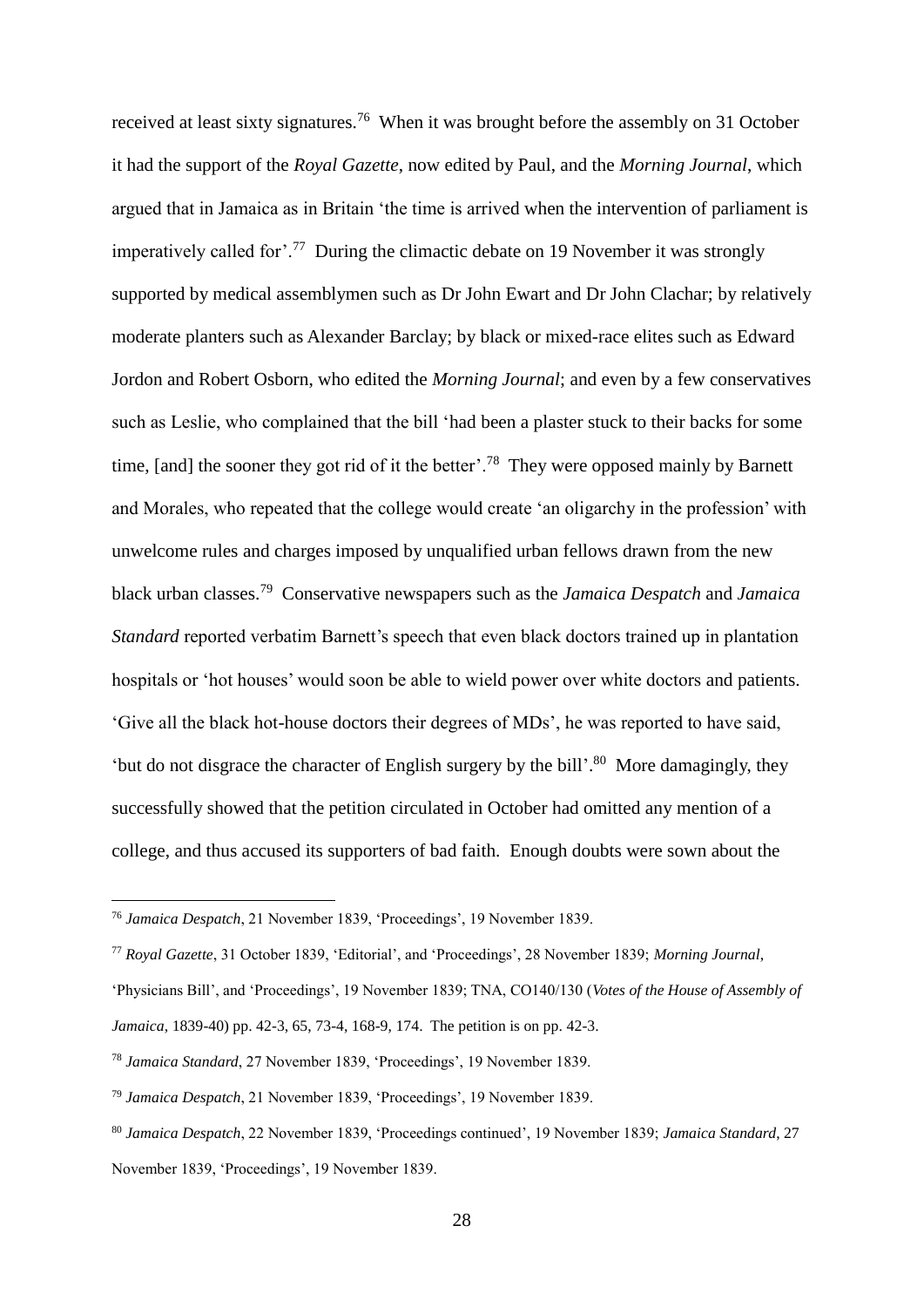real opinions of the profession – even the *Morning Journal* was forced to concede that 'certain circumstances connected with the getting up of it appear … to be in our opinion extremely irregular' – that Barnett and Morales were able to get the further consideration of the bill for the college deferred until March  $1840$ .<sup>81</sup>

Just as medical reformers in Jamaica had in the first phase imagined themselves as a part of this wider community of medical reformers, both in order to protect their professional status and support their social and political programme, their opponents now therefore aligned themselves in a less explicit way with the imagined community of the London medical establishment, using their authority to undermine the liberal reforms of their opponents. For example, Osborn had voiced support for the bill because he hoped that it would allow black students to receive a local medical education, and a conservative newspaper, the *Jamaica Standard*, reported him saying that 'he considered it hard that the youth of the country should not be able to get as good a knowledge of the medical profession here as they could by being sent to England at so great an expence'.<sup>82</sup> Morales replied that it was impossible to achieve this, and repeated that the charter of the Royal College of Surgeons was therefore the only thing that stood between poorly qualified black practitioners in Jamaica receiving licenses to practice medicine. Conceding for the first time the need for some sort of medical licensing, he insisted that it should simply be one of registering licenses or diplomas obtained in Britain, Europe or the United States. An editorial in the *Jamaica Standard* likewise condemned the college as 'a levelling system by which the respectable portion of a community may be

<sup>&</sup>lt;sup>81</sup> *Morning Journal*, 25 November 1839, 'Editorial'. The supporters later claimed that the omission had been accidental: *Morning Journal*, 26 November 1839, 'Editorial'.

<sup>82</sup> *Jamaica Standard*, 27 November 1839, 'Proceedings', 19 November 1839; *Jamaica Despatch*, 21 November 1839, 'Proceedings', 19 November 1839.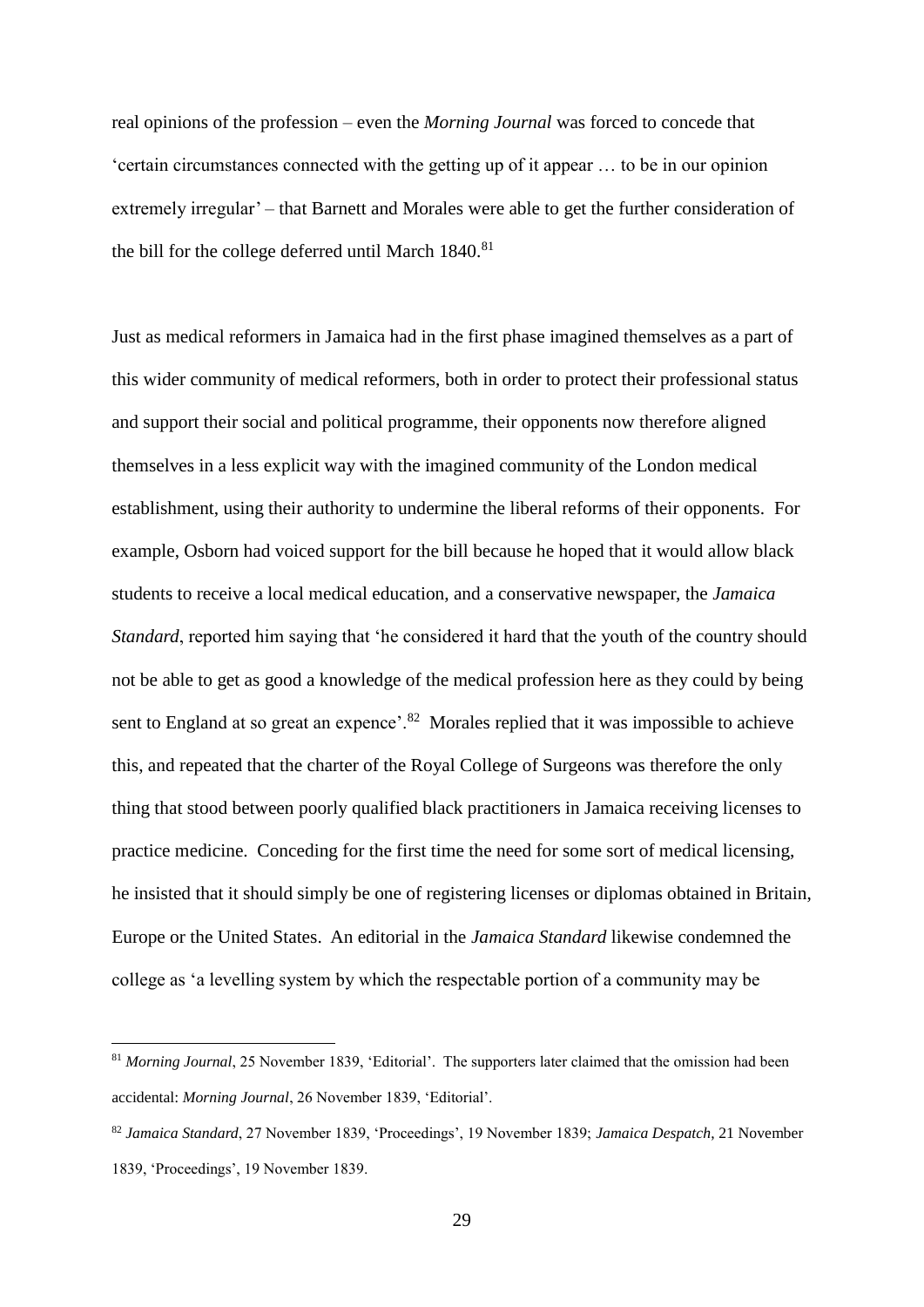reduced to a par with the inferior orders', reinforcing the distinction between European and African medicine by adding that 'were we on the sick bed we would rather have as our medical attendant Dr Paul as he is than the most accomplished graduate of a Timbuctoo University or even the most "scientific" member of our Island College'.<sup>83</sup> The *Jamaica Despatch* printed a letter which complained about the college devaluing of the title of doctor, 'the same dignified title being accorded to druggists, medical apprentices and even to the negroes who keep the surgeries clean'.<sup>84</sup> Morales called a meeting on 16 March 1840 which secured six signatures on a counter-petition, despite speeches by Paul and Bancroft, and this was sufficient to sow doubts when the house resumed. Ewart and Barclay argued that registration alone would be ineffective and Jordon added that the house served 'to legislate for the people of Jamaica and not for the Royal College [of Surgeons]', but wavering assemblymen such as Hugh Whitelocke concluded 'some deference ought to be paid to that part of the medical profession who were in favour of the registration, and whom he could not exactly call the minority', and the bill for reviving the college was therefore set aside.<sup>85</sup>

Supporters of the Jamaica College also continued to face opposition from the Royal College of Surgeons, so that even the bills which made it through the assembly in 1836 and 1837 fell at the next hurdle. Having noted the legal objections of the Royal College of Surgeons the Colonial Office had no choice but to act on them, and instructed the council or upper house of the colonial legislature in Jamaica to incorporate suitable exemptions or provisions into any bill that came before them again. For instance, the first revised bill was amended by the

<sup>83</sup> *Jamaica Standard*, 18 December 1839, 'Editorial'; 25 December 1839, 'Editorial'; 8 January 1840, 'Editorial'.

<sup>84</sup> *Jamaica Despatch*, 20 March 1840, 'To the Editor of the Morning Journal [from Noli Me Tangere]' <sup>85</sup> TNA, CO140/130 pp. 422, 489; *Morning Journal*, 13 April 1840, 'Proceedings', 9 April 1840.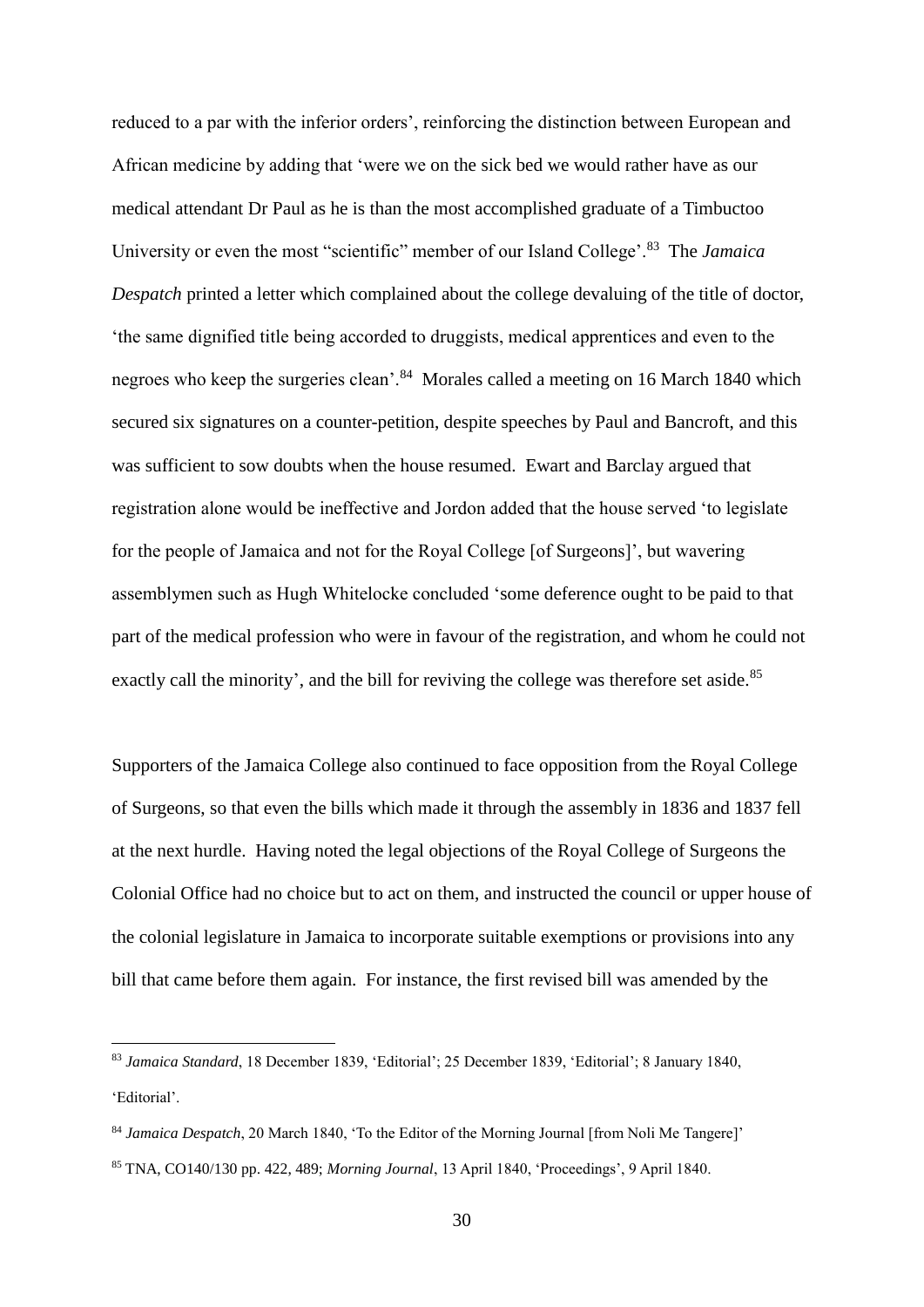council to state that nothing therein would prevent any member of any of the royal colleges in Britain practising medicine or surgery.<sup>86</sup> It was voted down by the house, not on its own merits but due to a wider concern, one letter to the *Kingston Chronicle* suggested, at recent high-handed imperial interference with colonial legislation.<sup>87</sup> The council added a similar amendment to the second revised bill in February 1837 which had the accidental effect of reinforcing the divisions between surgery and medicine, leading to a remarkable episode noted above of liberal reformers pushing hard for a bill that entrenched existing medical divisions while conservative practitioners such as Whittaker and Barnett leapt on the opportunity to declare their genuine support for a liberal 'blended' faculty on the one hand with their opposition to the bill on the other.<sup>88</sup> 'He knew this', Whittaker was reported to have said, 'that if he were compelled to practise surgery alone he would starve', and for this reason managed to undermine the amendment and the bill by causing lay members such as William Frater and Hugh Fraser Leslie to give up in frustration at this 'nauseous bill'.

By 1840 the proposal for a medical college in Jamaica was therefore deadlocked, at both the colonial and imperial level, immobilised by the wider political competition, and this was only broken by a series of compromises that addressed the concerns of both imperial and colonial parties. The first came in Jamaica. Morales had made a strategic concession in 1839 that he and rural practitioners were prepared to accept a system of medical registration in exchange for dropping the idea of a college, and by separating the question of licensing from the other proposed functions of the medical college this provided the basis for reconciling colonial and

<sup>86</sup> TNA, CO140/126 (*Votes*, 1835-6) pp. 179, 202, 203, 207

<sup>87</sup> *Kingston Chronicle*, 21 December 1835, 'To the Editor [from A.B.]'.

<sup>88</sup> TNA, CO140/128 (*Votes*, 1836-7) pp. 195, 203-4, 256, 257; *Kingston Chronicle*, 28 February 1837,

<sup>&#</sup>x27;Proceedings', 24 February 1837; *Royal Gazette*, 4 March 1837, 'Proceedings', 24 February 1837.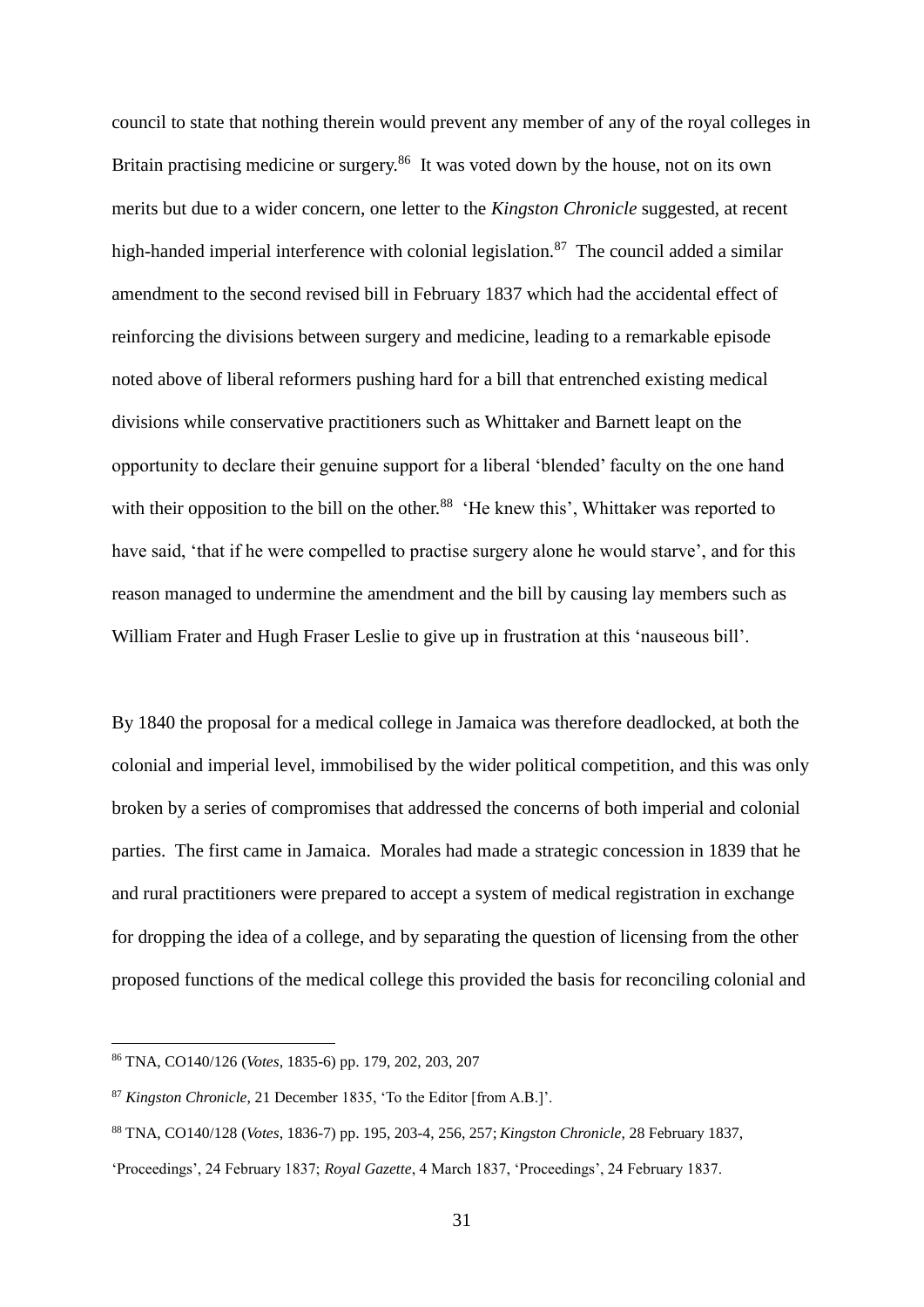imperial interests and breaking this impasse. The petition put before the house in October 1840 merely asked for a registry 'and to provide for measures to enquire into the competence of those arriving, in which the rights of the Royal College of Surgeons of London are to be protected'.<sup>89</sup> As the bill developed it provided for a three-tiered profession. Practitioners could enrol their diplomas and become fellows of the college, subject to its rules and regulations; or they could choose merely to register and practice individually; or they could submit to examination by the fellows and became a licentiate of the college. The fellows would maintain the register and represent – but not regulate – the profession in the island.<sup>90</sup> Their powers were further diluted when Morales objected to an amendment from the council which gave the college sole power to inspect and license chemists and druggists.<sup>91</sup> 'He could see no reason for this, except it was considered that so soon as a medical man became a fellow of the college he rose superior in talent and ability', Morales argued, and it was 'an attempt to create a very unnecessary and invidious distinction', and the council was forced to give way.<sup>92</sup> Combined with statutory provisions for district censors and proxy voting by rural practitioners, this dilution of the powers of the college ensured that the interests of the rural practitioners in Jamaica could be protected from the liberal urban practitioners.

Opposition inevitably remained. 'A Country Practitioner' upbraided Morales in the *Morning Journal* in November 1840 for having 'stretched the license of party warfare a little beyond

<sup>89</sup> TNA, CO140/131 (*Votes of the House of Assembly of Jamaica*, 1840-1) pp. 30, 41, 104, 106, 117-18, 140-1. <sup>90</sup> TNA, CO140/131 (*Votes*, 1840-1) pp. 205-7, 230-1, 234, 275; *Morning Journal*, 10 November 1840, 'Letter to Charles McClarty Morales Esq [by A Country Practitioner]'. The act (4 Vic c. 21) can be found in *The Laws of Jamaica passed in the fourth year of the reign of Queen Victoria* [1840] (Spanish Town, 1841) pp. 42-52. <sup>91</sup> 4 Vic c. 21 § xvii (*Laws* 1840 p. 49); TNA, CO140/131 (*Votes*, 1840-1) p. 206, 231, 234. The act permitted druggists to be certified by 'a fellow or licentiate of the college, or a registered practitioner'.

<sup>92</sup> *Morning Journal*, 4 December 1840, 'Proceedings', 2 December 1840.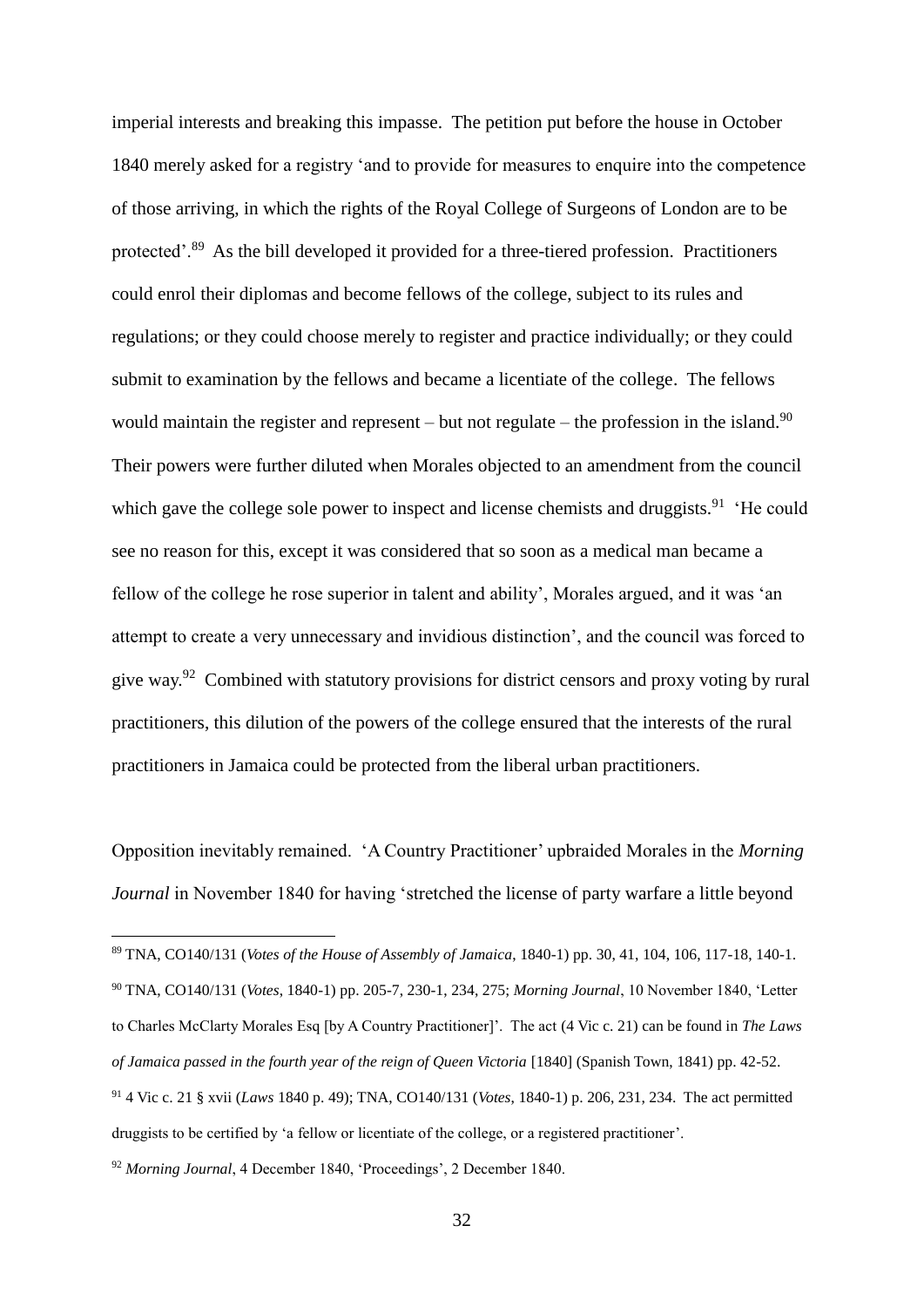its legitimate bounds', for example, by opposing a medical college which had the powers to deal with quacks and empirics on the specious grounds of defending the charter of the Royal College of Surgeons. $93$  'I now denounce it as fraught with the most desire consequences to the character of the profession in this country, as well as to the public weal', he argued , '… and never, whilst an assembly of enlightened and liberal minded men occupy the benches of Jamaica's senate … can it pass into law', though he was prepared to concede that the unlimited powers of the college to license applicants by examination was a 'palpable error' that threatened medical standards. It was also still not sufficient to address the objections of the Royal College of Surgeons, who had only just defeated in August 1840 another bill brought forward by Wakley for their reform.<sup>94</sup> Determined to defend the integrity of their charter, the council repeated that they would accept nothing less a full and explicit exemption of its members from the control of any medical college overseas, sending to the Colonial Office in June 1841 a verbatim copy of their original objections of 1833; 'the object of the present act being the same as that of the former', the covering letter stated, 'the President and the Council are not aware that they can add anything by way of suggestion to what is contained in their communication'.<sup>95</sup> By contrast, the Royal College of Physicians and the Society of Apothecaries were still not much affected by demands for reform and sent back the same sleepy answers to the Colonial Office as before, recommending only minor tweaks.<sup>96</sup>

Understandably irked, the officers of the college in Jamaica fired off a further letter to the Colonial Office which addressed directly some of the minor points raised by all three

<sup>93</sup> *Morning Journal*, 10 November 1840, 'Letter to Charles McClarty Morales'.

<sup>94</sup> Loudon, *Medical Care*, 283; Cope, *History*, 64-69; Waddington, *Medical Profession*, 75-76.

<sup>95</sup> RCS, GOV2/1/3 pp. 371, 378-80.

<sup>96</sup> Clark, Cooke, and Briggs, *History* vol. ii, 688-92, 700-5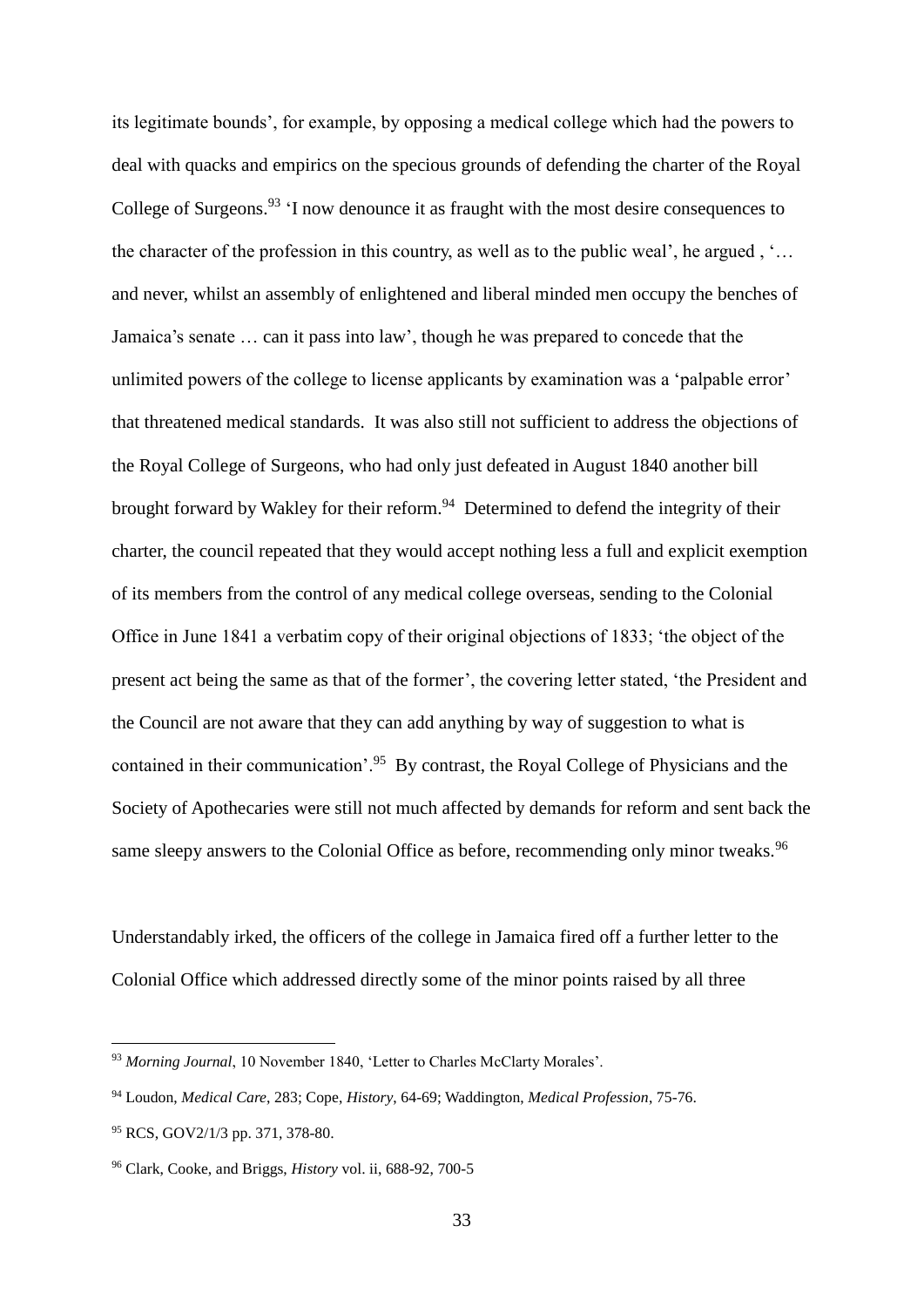societies and denied that their latest statute breached the privileges of the Royal College of Surgeons. 'The framers of the act … were well aware of the[ir] peculiar privileges', the president, Dr Ferguson stated, '… and it has been their sedulous and anxious endeavour to avoid the introduction of any clause that might be construed to interfere with these rights', but they were now forced to bring forward a new bill and to incorporate into it the full and explicit statement that the Royal College of Surgeons had demanded.<sup>97</sup> Introduced into the assembly in November 1842, it stated that any fellow or member of the college of surgeons who refused to be enrolled in the registry might nevertheless register his diploma with the censors and receive a license to practice surgery (but not physic) without restraint, in essence creating a fourth tier of medical practitioners in Jamaica who were only permitted to practice surgery.<sup>98</sup> The solicitor of the Royal College of Surgeons concluded in June 1843 that this clause, 'it appears to me, … has been framed with the intention of meeting the objections of the College to the previous acts, and has to a great extent accomplished that object', and noted that in his opinion 'the principal object of the bill is [now] for the purposes of registration'. The rights of their charter having been upheld, and the principle of provincial or colonial regulators challenging the fitness of surgeons certified by the Royal College safety defeated, the council at last wrote to the Colonial Office to give approval for this version of the act, enabling it to be passed into law and the Jamaica College incorporated.

<sup>&</sup>lt;sup>97</sup> Royal College of Physicians Archives, London [hereafter RCP], RCP-OFFIP/4046/1, President and Censors of the College of Physicians and Surgeons of Jamaica to the Earl of Elgin, [undated but circa 1843]. <sup>98</sup> TNA, CO140/134 (*Votes of the House of Assembly of Jamaica*, 1842-3) pp. 43, 44, 53, 160, 161, 163, 258, 265, 280, 303; *The Laws of Jamaica, passed in the sixth year of the reign of Queen Victoria* [1842] (Jamaica, 1843) pp. 238-47; RCS, GOV/2/1/3, p. 602, 606-7; RCS, GOV/2/6/3 (Council Letterbook, 1839-67) p. 68, Belfour to Hope, 16 June 1843. For the Royal College of Physician's response, see RCP, RCP-OFFIP/4046/4, President of the Royal College of Physicians to the Colonial Office, [undated but circa 1843].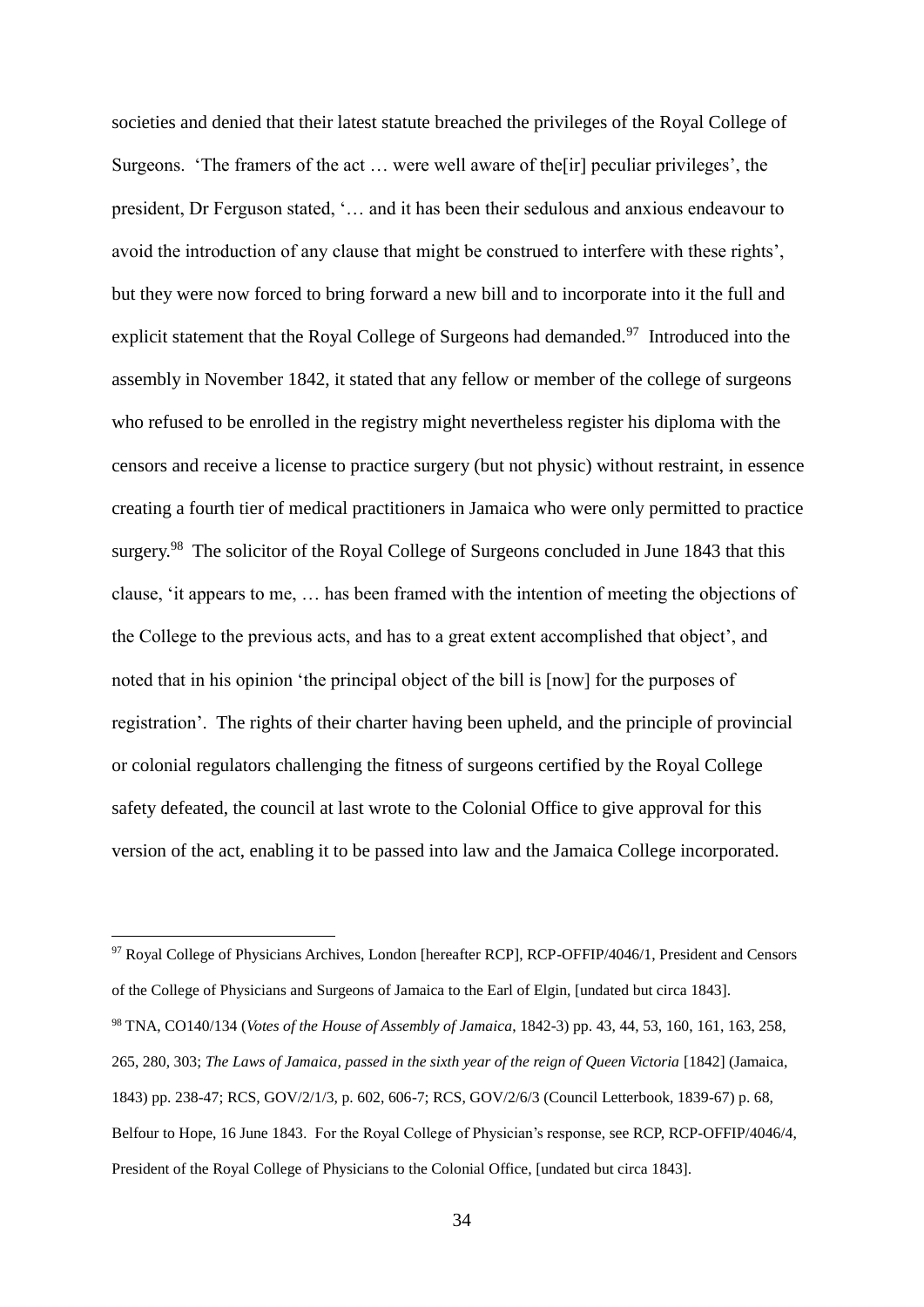## **4. Conclusion**

The campaign for a college of physicians and surgeons in Jamaica was therefore only finally settled after nearly twenty years, with much the same mixture of 'professional injustice and radical correctness, political expediency and Peelite compromise' that Adrian Desmond, Irvine Loudon and others have shown helped to settle other medical and scientific matters in Britain.<sup>99</sup> The profession in Jamaica was divided between groups with different professional interests and priorities that were related in turn to questions of the future social and cultural development of the island. These overlapped with political battles over medical reform in Britain, to the extent that reformers in Jamaica clearly saw themselves as a provincial outpost of this wider 'imagined community' described by Michael Brown, and vice versa, which was consolidated by institutional frameworks such as the college itself and by the circulation and interchange of information and news through *The Lancet* on the one hand and the *Jamaica Physical Journal* on the other. The corollary was that they faced opposition from other communities, including colleagues in Jamaica who did not see themselves as part of this imagined community. Of necessity they instead aligned themselves with conservative medical interests in Britain, who opposed the Jamaica College less from any real interest in or knowledge of the situation in Jamaica and more from the concern that it would serve as the thin end of the wedge for reformers in Britain seeking to loosen their control over surgical standards and training. The Jamaica College accommodated these competing interests by accepting the dilution of its powers and responsibilities, with important consequences that prevented it taking an active role in shaping the social reforms of the 1840s and 1850s.

<sup>99</sup> Desmond, *Politics of Evolution*, 373, and above nn. 1-3.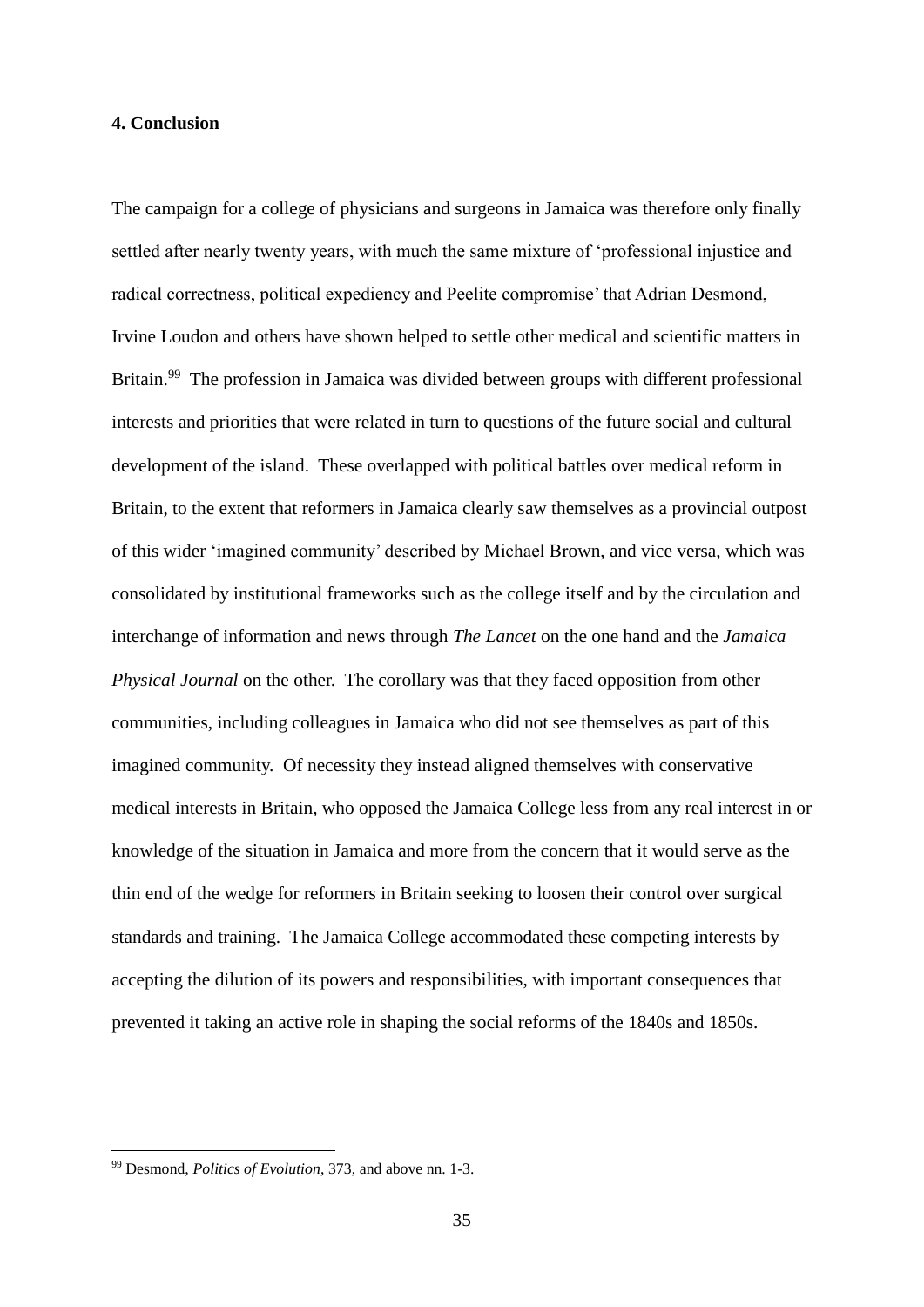<span id="page-35-0"></span>For instance, although conceived in 1826 as a centre of excellence for medical research, education, examination and regulation, the officers of the Jamaica College of Physicians and Surgeons noted forlornly in 1843 that it was now 'only to be regarded as an incorporated society to guard the registration from the intrusion of imposters; to put the law in force against unqualified persons; and also to form a library and anatomical museum and to protect and watch over the interests of the profession in general'.<sup>100</sup> It failed to take a meaningful role in shaping Jamaican medical policy after 1843 compared to the energy of its predecessor in 1834 and 1835. Bancroft complained loudly in 1840 about the appalling state of the public hospital and lunatic asylum in Kingston, but reforms were driven by the *Morning Journal* and other liberal urban interests.<sup>101</sup> One of the key planks in Wakley's medical reforms was the introduction of coroners and medical witnesses qualified in forensic medicine, a principle strongly supported by the *Jamaica Physical Journal* in 1835, but it was brought into law by conservative doctors such as Whittaker, Barnett and Morales to help subsidise other rural practitioners.<sup>102</sup> The *Journal* had supported public dispensaries offering cheap out-patient care, but it was defunct by 1836, and the college had no role in the foundation of public dispensaries after  $1842$ <sup>103</sup> Numbers of practitioners fell from two hundred in 1833 to fifty by 1860 despite the best efforts of the college to uphold the interests of the profession.<sup>104</sup> It also played a relatively minor role in the island's response to the serious cholera epidemic of

<sup>&</sup>lt;sup>100</sup> RCP, RCP-OFFIP/4046/1, President and Censors to Elgin, circa 1843, and covering the letter of Elgin to Lord Stanley at the Colonial Office, 27 January 1843, in RCP-OFFIP/4046/2.

<sup>101</sup> Smith, *Insanity*, 39-41, 49-72; Christienna D. Fryar, 'Imperfect Models: The Kingston Lunatic Asylum Scandal and the Problem of Postemancipation Imperialism', *Journal of British Studies* 55 (2016): 709-727. <sup>102</sup> Graham, 'Politics', 67-73.

<sup>103</sup> Wilkins, 'Doctors and Ex-Slaves', 26-29; Wilmot, 'Political Developments', 162-166, 259-160.

<sup>104</sup> Wilkins, 'Doctors and Ex-Slaves', 22.